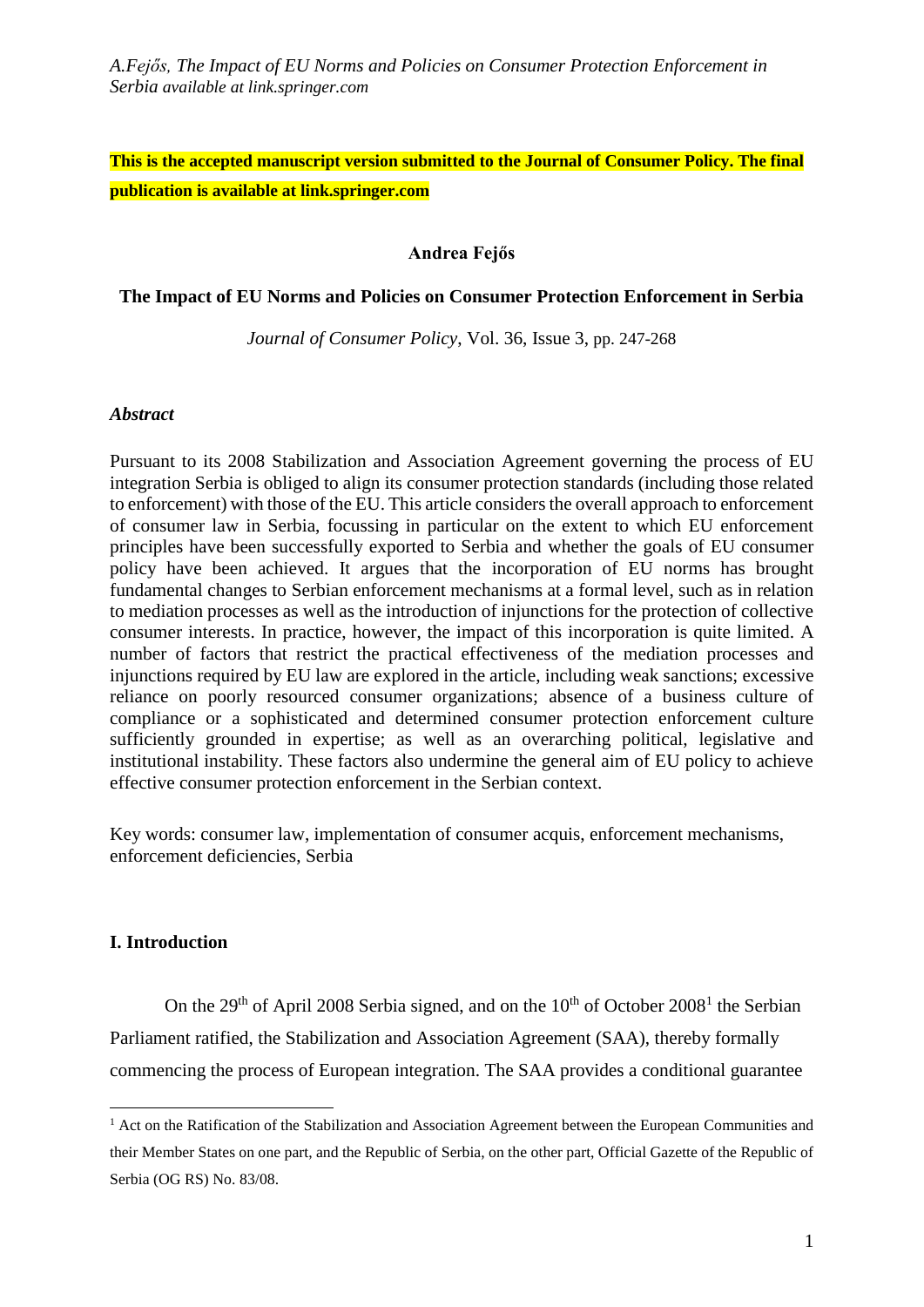of membership of the European Union (EU), subject to fulfilment of a number of political and economic criteria, including harmonization of the economic law of Serbia with that of the EU (Vasiljević 2009). Specifically, Art. 78 SAA obliges Serbia to align its consumer protection standards with those of the EU, such that it has an effective consumer protection system that will be achieved by a solid administrative infrastructure for market surveillance and by effective law enforcement<sup>2</sup> (Papovic&Fejős 2008). When the SAA was signed, the legal framework of consumer protection in Serbia was neither fully developed nor harmonized with EU legislation (Czuczai 2006). Relative to the EU *consumer aquis*, the then-existing *Consumer Protection Act of 2005*<sup>3</sup> was often vague and incomplete, both in terms of substantive coverage and procedural provisions for enforcement.

After singing the SAA the process of adopting the *consumer acquis* commenced, and the process had two phases. The first mainly related to the creation of a legal framework for the development of consumer law. This involved numerous and wide-ranging legislative changes. In September 2010, a completely new *Consumer Protection Act of 2010* (CPA) <sup>4</sup> was adopted. The CPA has been modelled on France and Italy (Karanikić-Mirić 2009), and represents a comprehensive consumer code, save for consumer credit which is regulated by the *Financial Services Users Protection Act of 2011* (FSUPA).<sup>5</sup> Besides these two key consumer protection laws, other related acts have also been adopted or amended. Since there is neither space nor a need to list all of these, what is important to point out is that a substantial part of *consumer acquis* has been implemented, and it can therefore be said that (at least on paper) the legal protection of consumers to a relatively high level is guaranteed.

However, after the adoption of the CPA it was clear that substantive law rules are only "letters on the paper" if they are not properly enforced. Therefore, in the second phase of development, the *enforcement* of consumer protection rules has become the main focus.<sup>6</sup>

<sup>&</sup>lt;sup>2</sup> See: [http://ec.europa.eu/enlargement/pdf/serbia/key\\_document/saa\\_en.pdf](http://ec.europa.eu/enlargement/pdf/serbia/key_document/saa_en.pdf) (last access: 10. Feb. 2012)

<sup>3</sup> Zakon o zaštiti potrošača, OG RS No. 79/2005. This act replaced the first "modern" consumer protection act of Serbia, the Consumer Protection Act of 2002 (OG FRY No. 37/2002).

<sup>4</sup> Zakon o zaštiti potrošača, OG RS No. 73/10

<sup>5</sup> Zakon o zaštiti korisnika finansijskih usluga, OG RS No. 36/11.

<sup>6</sup> See the recently adopted Civil Procedure and Energy Acts, which - although of a more general scope of application - contain enforcement rules as well as the second project for strengthening consumer protection in Serbia (2011-2014) which is focussed on enforcement.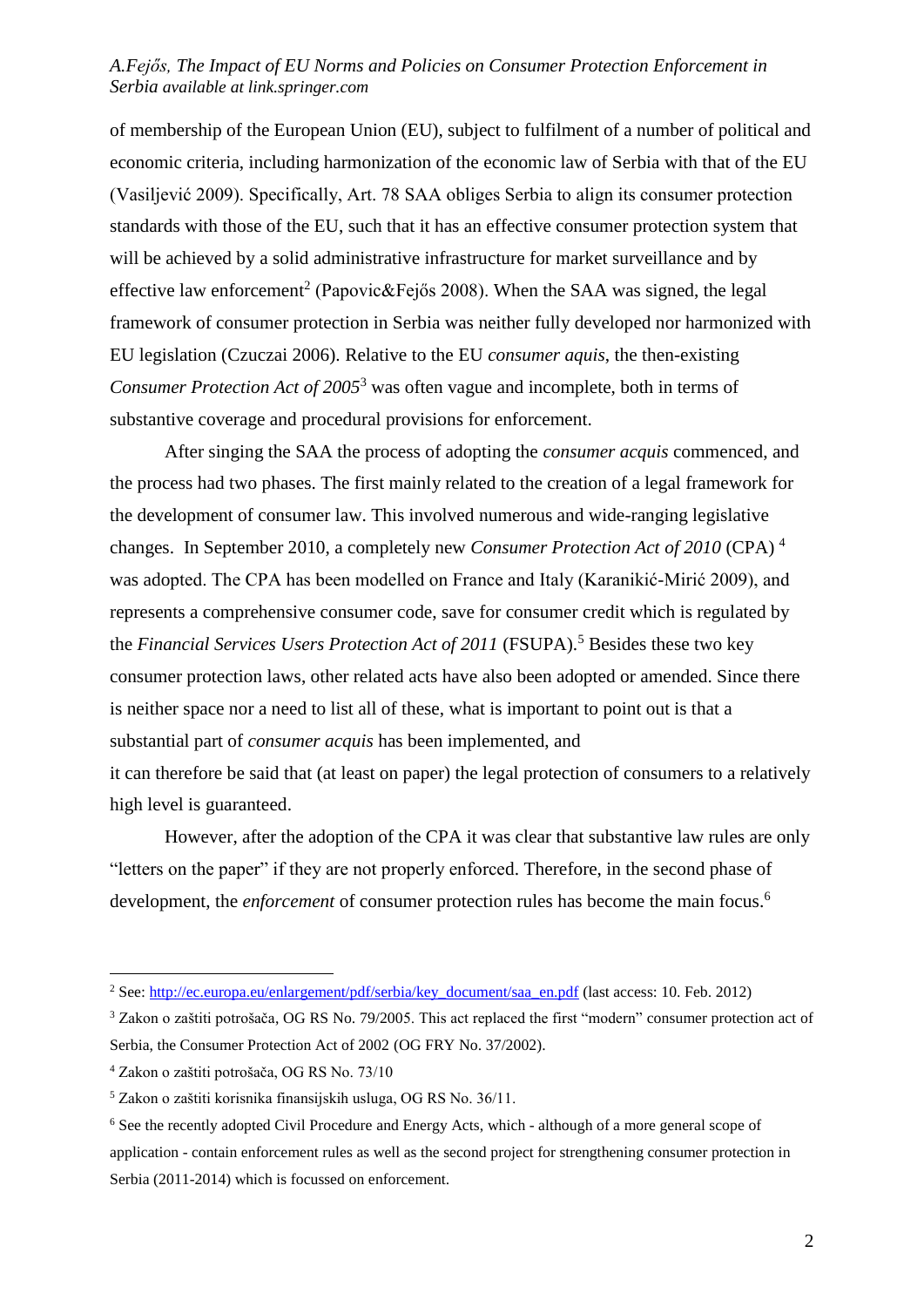This article focuses on this latter issue of enforcement. It considers the enforcement regime that has emerged in Serbia and the impact of EU consumer protection enforcement norms, i.e. to what extent have these norms been successfully exported to influence the Serbian enforcement regime? The essential argument is the following. EU norms and have brought some fundamental changes to Serbian enforcement mechanisms at a formal level. The most important of these are (i) mediation processes at the individual/alternative dispute resolution (ADR) level and perhaps more significantly (ii) the use of injunctions as a means of preventive and collective control. However, in practice, the impact of these EU based norms and, indeed, the impact of broader EU policies on the general Serbian enforcement regime remains very limited. This is due to a combination of factors. Probably the most significant overarching factor is that the mechanisms are not designed specifically for the local consumer needs irrespective of whether the issue is ineffective sanctions, over reliance on under resourced consumer organizations, an "anti compliance" business culture and the lack of a sophisticated and determined consumer protection culture that is sufficiently grounded in expertise. "Culture" here is understood as a set of habits, systems of belief and values, social behaviour and tradition (Piché 2009 with further references). Finally, these various problems are exacerbated by overarching political, legislative and institutional instability.

Before developing these arguments, some introductory points should be emphasised about the approach taken. First, "enforcement" here is understood in its broad sense, as encompassing the mechanisms and rules thorough which businesses or others are held to their legally imposed responsibilities (Scott 2010).

Secondly, within this broad framework, the article differentiates public and private, individual and collective, preventive (*ex ante*) and corrective enforcement (*ex post*), and administrative, judicial and extra-judicial enforcement mechanisms. At the same time, it should be recognised how difficult it is to make clear distinctions between some forms of enforcement, especially between public and private enforcement (Cafaggi 2009). With this in mind, the paper treats public enforcement as being enforcement by public agencies and government organs, acting in the public interest and mainly conducting administrative procedures. Since in Serbia there is no single regulatory and enforcement agency that would be competent for consumer protection enforcement, public enforcement is dispersed between specialized public agencies and other government institutions with divided competences and diverging powers. Private enforcement, by contrast, is in the hands of non-governmental,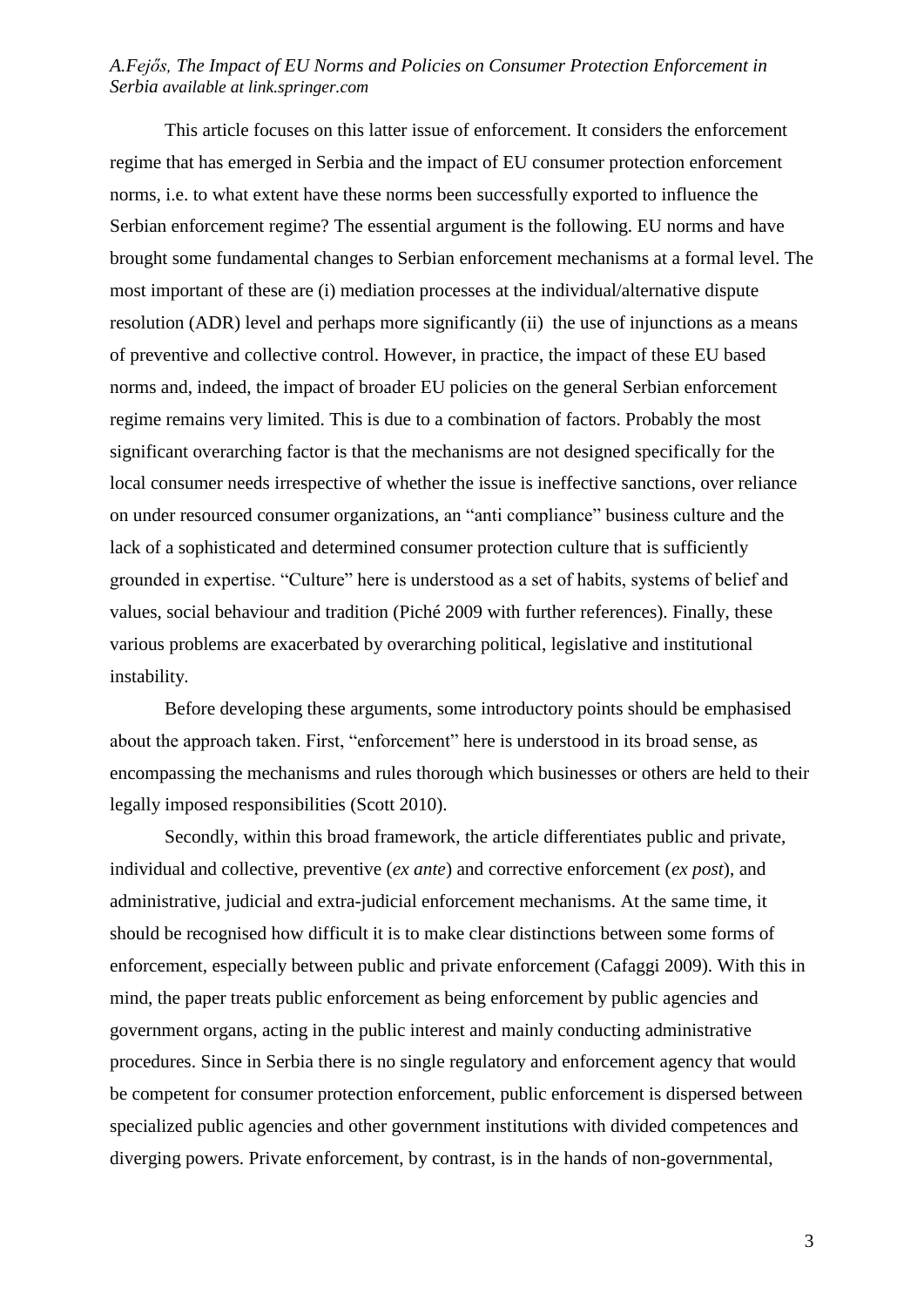consumer protection organizations, and individual consumers, relying on judicial and extrajudicial enforcement procedures, even though preventive actions (injunctions) commenced by private bodies (consumer protection organizations) are conducted in public interest

Thirdly, the paper is not descriptive, but analytical, seeking to identify the deficiencies in the current system of enforcement in Serbia. Therefore, the powers and duties of enforcement agents, as well as the procedural characteristics of enforcement mechanisms are not presented in full detail, but only to the extent necessary to follow the critical arguments presented.

Fourthly, the literature suggests that enforcement issues are much less related to consumer law as such, than to the economic, social and political characteristics of the given state (Micklitz 2012). A key facet of this in Serbia is that enforcement of consumer protection law has not been subject to much research. The available information is scarce and often contradictory. To bridge this gap, to a certain extent, the author relies on her own experiences, $\frac{7}{1}$  as well as on the information gained from other consumer protection activists, and from the employees of public agencies.

Finally, in order to better understand the paper, a brief note on the institutional framework of consumer protection enforcement in Serbia is necessary. Art. 125 CPA provides that consumer protection is the responsibility of the *Ministry of Internal and External Trade and Telecommunications* ("the Ministry"), consumer protection organizations, professional chambers as well as other market players. The crucial institution in shaping consumer protection policy is therefore the Ministry. The most important organizational unit within the Ministry is the *Department for Consumer Protection* (within the *Section for Trade, Services, Prices, and Consumer Protection)*. This is further divided into the *Division for Development of Consumer Protection Policy,* responsible for creation and monitoring of consumer protection policy; and the *Centre for Consumer Protection,* responsible for coordination of the *Advice Centres* established within consumer organizations. The other large organizational unit having competence in consumer protection enforcement is the *Section for Market Inspection.* In addition to these various State bodies, various other institutions have important roles to play, including consumer organizations, inspectorates (other than the *Section for Market Inspection*), public agencies, the judiciary and consumers themselves.

<sup>7</sup> The author was a legal adviser to the Consumer Protection Association of Vojvodina (regional consumer organization for the region of Vojvodina), and member of the legal team of the National Consumers' Association of Serbia (association of consumer organizations) in the period of 2007-2012.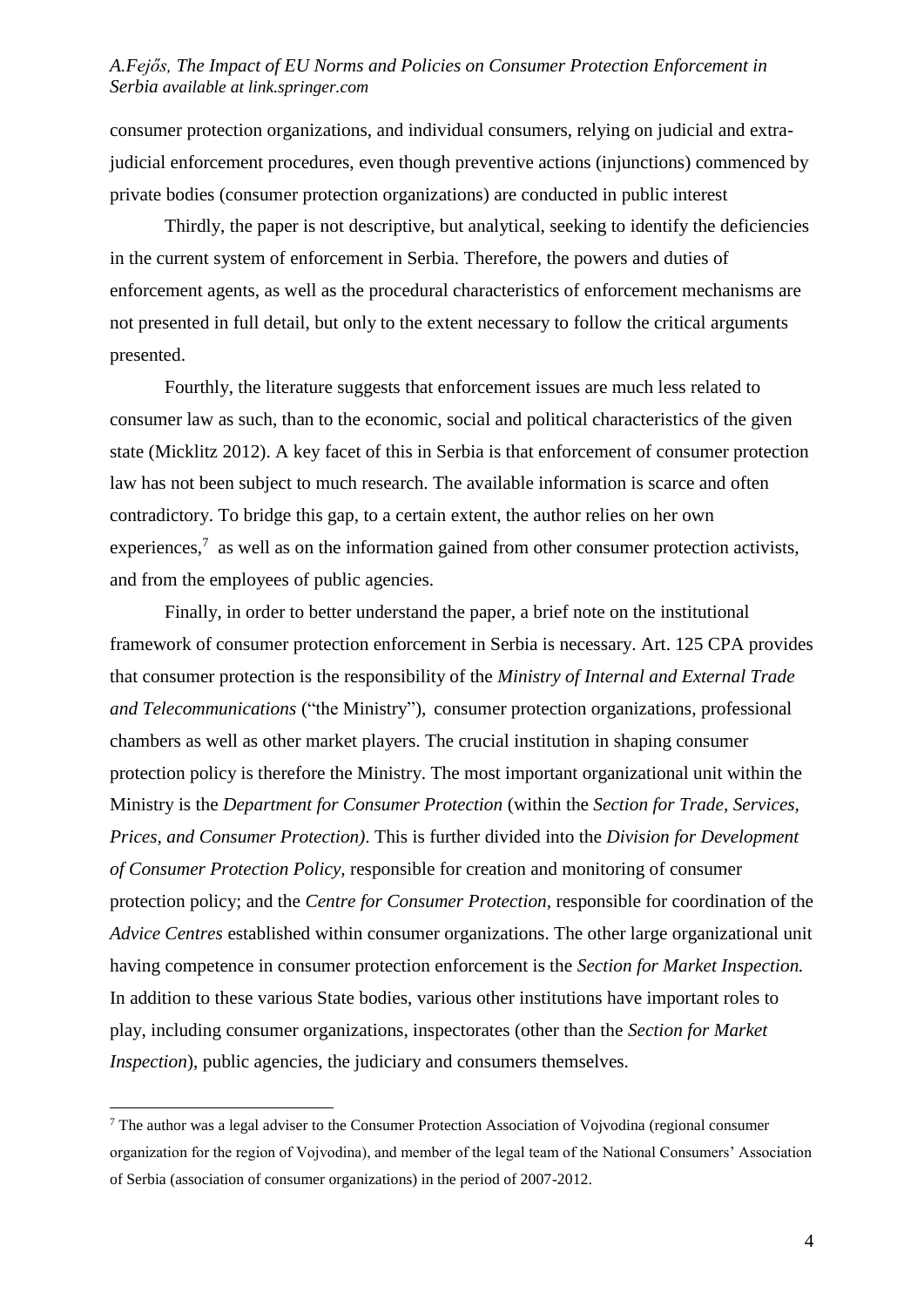#### **II. The impact of EU norms on consumer protection enforcement in Serbia**

This section will consider the implementation of EU in particular *Directive*  2008/52/EC on mediation<sup>8</sup> (Mediations Directive); the *Recommendations on the principles* applicable to out-of-court resolution of consumer disputes<sup>9</sup> (Commission Recommendations); and *Directive 98/27/EC on injunctions*<sup>10</sup> (Injunctions Directive). There are other more specific EU laws dealing with these issues, including Art. 7(1) *Directive 1993/13/EEC on unfair contract terms*<sup>11</sup> and Art. 11(1) of *Directive 2005/29/EC on unfair commercial practices*: 12 both of which deal with preventive control. Then there is Art. 24(1) of *Directive 2008/48/EC on consumer credit*<sup>13</sup> requiring adequate ADR scheme(s) in the credit sector. However, the focus here is on the general provisions on injunctions, mediation and out of court dispute resolution outlined above. It is argued that these EU norms have brought some formal changes to Serbian enforcement mechanisms, but without working well in practice for various reasons stemming from the fact that the mechanisms are inadequately tailored to local consumer needs.

<sup>8</sup> Directive 2008/52/EC of the European Parliament and of the Council on certain aspects of mediation in civil and commercial matters (OJ L 136, 24.5.2008).

<sup>9</sup> Commission Recommendation of on the principles applicable to the bodies responsible for out-of-court settlement of consumer disputes (OJ L 115/31, 17.4.1998) and Commission Recommendation on the principles for out-of-court bodies involved in the consensual resolution of consumer disputes (OJ L109, 19/04/2001). Most of the principles are inserted into the proposals for Directive on alternative dispute resolution for consumer disputes and amending Regulation (EC) No 2006/2004 and Directive 2009/22/EC, COM(2011) 793 final, 29.11.2011.

<sup>&</sup>lt;sup>10</sup> Directive 98/27/EC on injunctions for the protection of consumers' interests (OJ L 166, 11.6.1998). This

Directive has been later modified and codified by Directive 2009/22/EC (OJ L 110/30, 1.5.2009).

<sup>11</sup> Council Directive 93/13/EEC of 5 April 1993 on unfair terms in consumer contracts *OJ L 95, 21.4.1993,*

<sup>&</sup>lt;sup>12</sup> Directive 2005/29/EC of the European Parliament and of the Council concerning unfair business-to-

consumer commercial practices in the internal market amending Council Directive 84/450/EEC, Directives 97/7/EC, 98/27/EC and 2002/65/EC and Regulation (EC) No 2006/2004, OJ L 149, 11.6.2005.

<sup>&</sup>lt;sup>13</sup> Directive 2008/48/EC of the European Parliament and of the Council on credit agreements for consumers and repealing Council Directive 87/102/EEC OJ L 133, 22.5.2008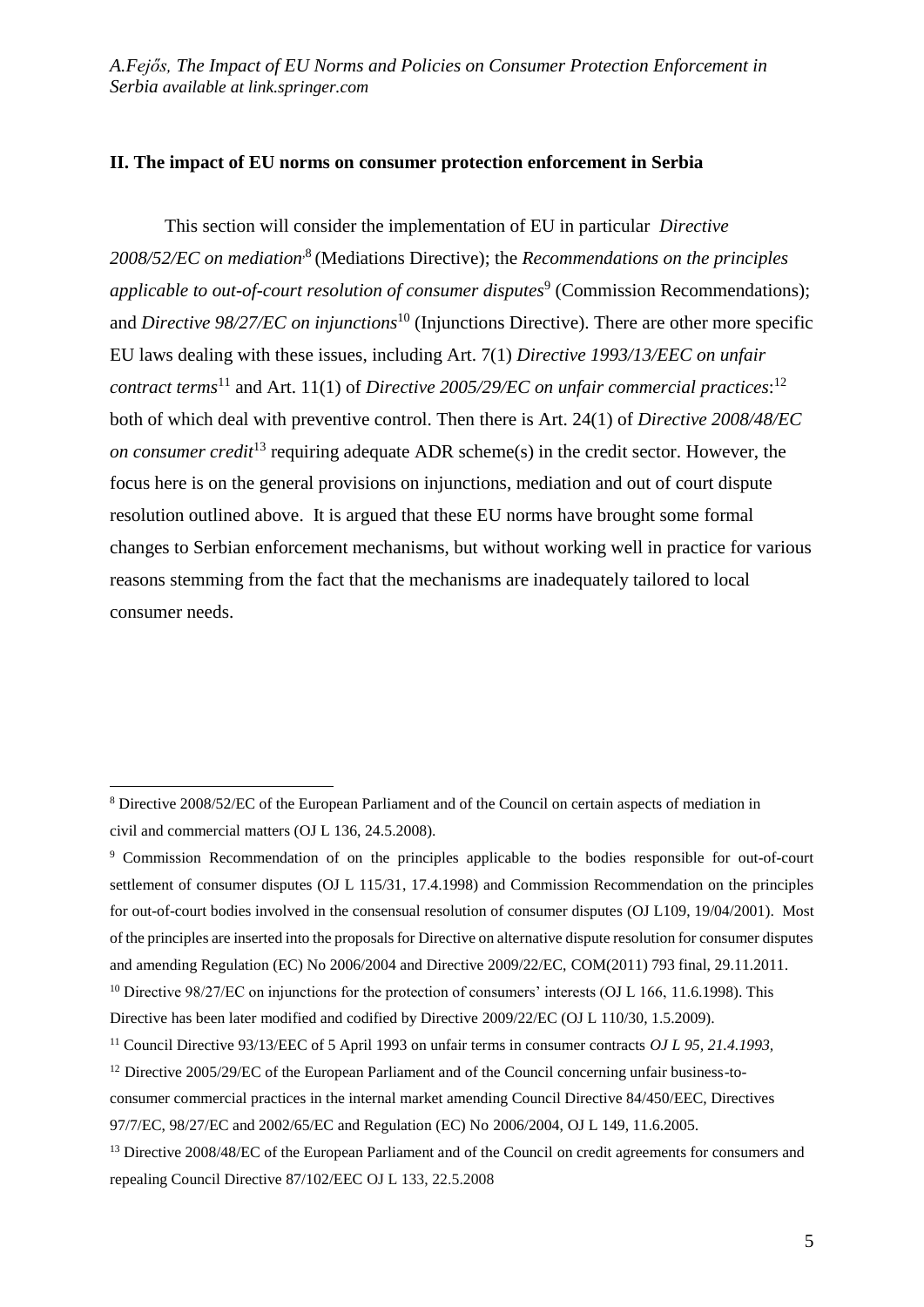II.1. EU Norms and the Theory and Practice of Using ADR to Solve Consumer Disputes

The Commission Recommendations on ADR lay down the general principles of independence (impartiality), transparency, effectiveness, liberty, representation, the adversarial principle and fairness. There are other requirements of accessibility, confidentiality and enforceability set by the Mediation Directive (Arts 5, 6 and 7). This section shows that, while, in theory, these EU norms are part of Serbian law, in practice accessibility and enforceability (and therefore effectiveness) are compromised because the schemes are not really designed for consumer needs, the key problems being a combination of weak sanctions and a business culture of non-compliance.

In Serbia, both arbitration (Art. 5 of Arbitration Act of  $2006$ )<sup>14</sup> and mediation (Art. 1) of Mediation Act of 2005)<sup>15</sup> are potentially suitable methods of consumer dispute resolution, as they can be used for solving civil or commercial disputes save for matters which are in the exclusive jurisdiction of the courts.

Mediation is regulated by the Mediation Act of 2005 (MA), which although adopted earlier, reflects the principles of accessibility, confidentiality and enforceability required by the Mediation Directive.<sup>16</sup> These EU norms were further embedded in Serbian consumer law when it was made explicitly clear that arbitration and mediation schemes available for general contract law disputes could be used for consumer disputes by Art. 134 CPA, in relation to mediation and arbitration in general, and by Art. 44 FSUPA in relation to mediation in financial services disputes. The problem however is that neither the mediation nor arbitration mechanisms were tailored to the resolution of consumer-business disputes.

Besides the general arbitral process (ad hoc or institutional), there are several arbitral institutions established by professional chambers and associations which in practice can be used to solve consumer disputes. These include the *Courts of Honour*s established by the

<sup>14</sup> Zakon o arbitraži, OG RS No. 46/2006.

<sup>15</sup> Zakon o posredovanju-medijaciji, OG RS No. 18/2005.

<sup>16</sup> Arts 6, 12 and 16 of the Mediation Act.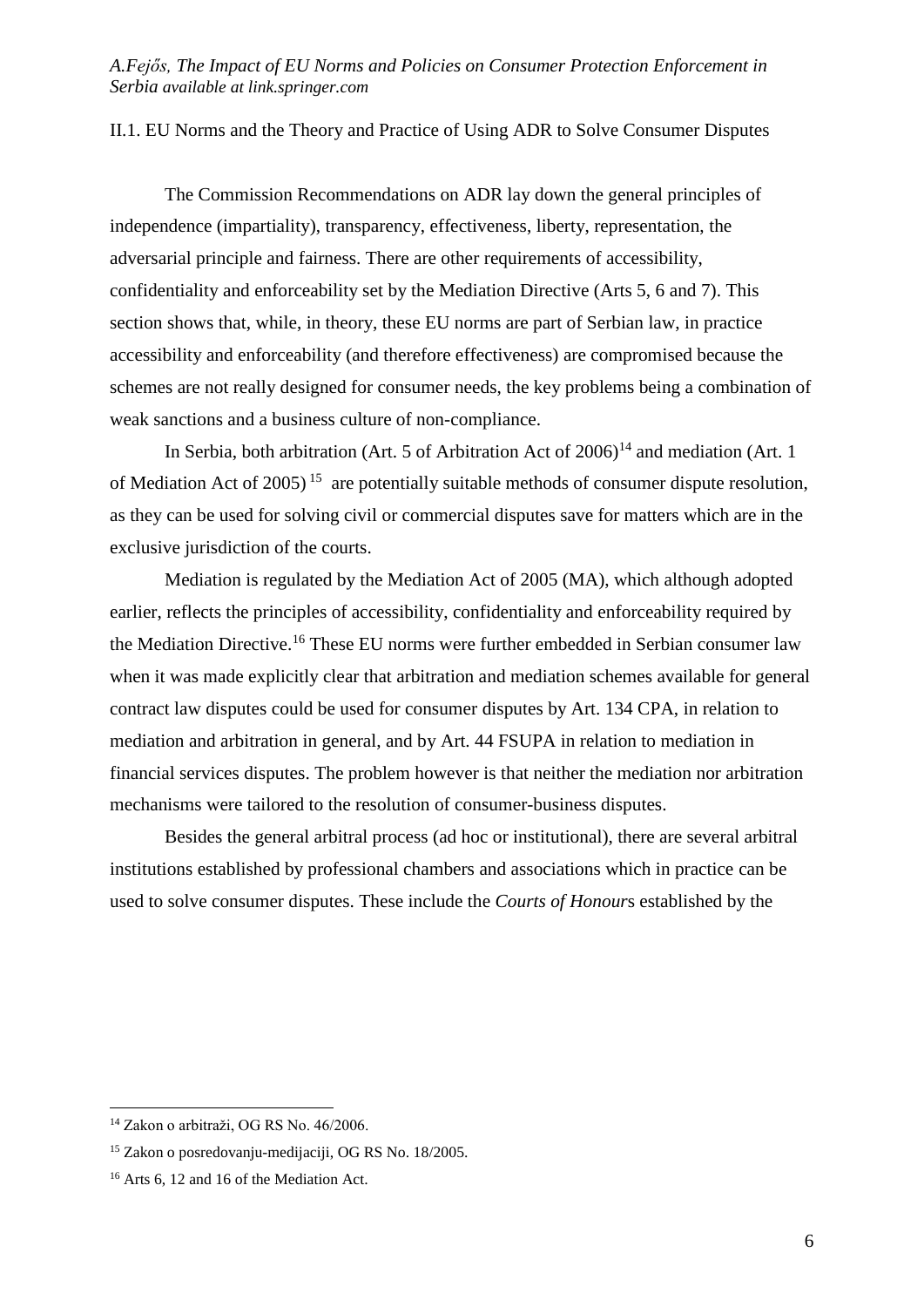commercial chambers*<sup>17</sup>* and the specialized *Court of Arbitration of the National Association of Travel Agencies –YUTA*<sup>18</sup> that hears claims of passengers against travel agencies.

Institutional mediation is conducted at the *Centre for Mediation* which has its organizational units at general courts throughout the country, save for mediation in the area of financial services, which is in the competence of the *Centre for Protection and Education of Financial Services Users* (CPEFSU) operated by the *National Bank of Serbia* (NBS).<sup>19</sup> However, even though institutional mediation is conducted by trained mediators in line with the *Program of Training for Mediators*,<sup>20</sup> according to Art. 2 of MA mediation is every procedure where the parties aim at reaching an agreement with the help of an independent third party. It is therefore possible that mediation is performed by other institutions or organizations, such as the consumer protection organizations.

In principle, the general arbitration procedure is suitable for consumer disputes, as it is flexible and relatively fast, but in practice it is not appropriate for most of the consumer disputes that involve small claims. Due to its flexibility, arbitration requires a certain degree of knowledge of arbitration and of law in general, which is unlikely for a consumer to possess. Additionally, the procedure is expensive as arbitrators charge high fees. Specialized arbitration courts might be an alternative, to the extent that they are free of all or at least some of the above deficiencies. The *Arbitration Court of YUTA* for example charges a small fee for deciding on a matter, and applies a simplified procedure, where consumers do not need to have previous legal knowledge or engage a lawyer. The decision is biding and enforceable, and submission to the process is obligatory for YUTA members*. <sup>21</sup>* Unfortunately, the number

<sup>17</sup> *Commercial Chambers Act of 2001* (Zakon o privrednim komorama), OG RS Nos. 65/01, 36/09, 99/11 (CCA). Although the Court of Honour at Belgrade Chamber of Commerce operates from 1913. See: <http://www.kombeg.org.rs/Komora/EngOpsta.aspx?veza=4028> (last access: Feb. 2012). According to Art. 2 of CCA there are 19 commercial chambers. Based on Art. 30(1) of CCA Courts of Honour must be established for the Commercial Chamber of Serbia, the Commercial Chamber of Vojvodina, the Commercial Chamber of Kosovo, the Commercial Chamber of Belgrade, and may be established for the 15 remaining regional commercial chambers.

<sup>&</sup>lt;sup>18</sup> Nacionalna asocijacija turističkih agencija – YUTA, see<http://www.yuta.rs/sr/yuta/arbitraza.asp> (last access: Sept. 2012).

<sup>&</sup>lt;sup>19</sup> Centar za zaštitu i edukaciju korisnika finansijskih usluga, at<http://www.nbs.rs/internet/latinica/63/index.html> (last access: Feb. 2013)

<sup>20</sup> Pravilnik o programu obuke za posrednike, OG RS No. 44/05

<sup>21</sup> The details of the procedure are laid down by the *Rules of Procedure of the Arbitration Court* adopted by the *Executive Board of YUTA*.<http://www.yuta.rs/sr/yuta/upravni.asp> (last access: Feb. 2013). The full text of rules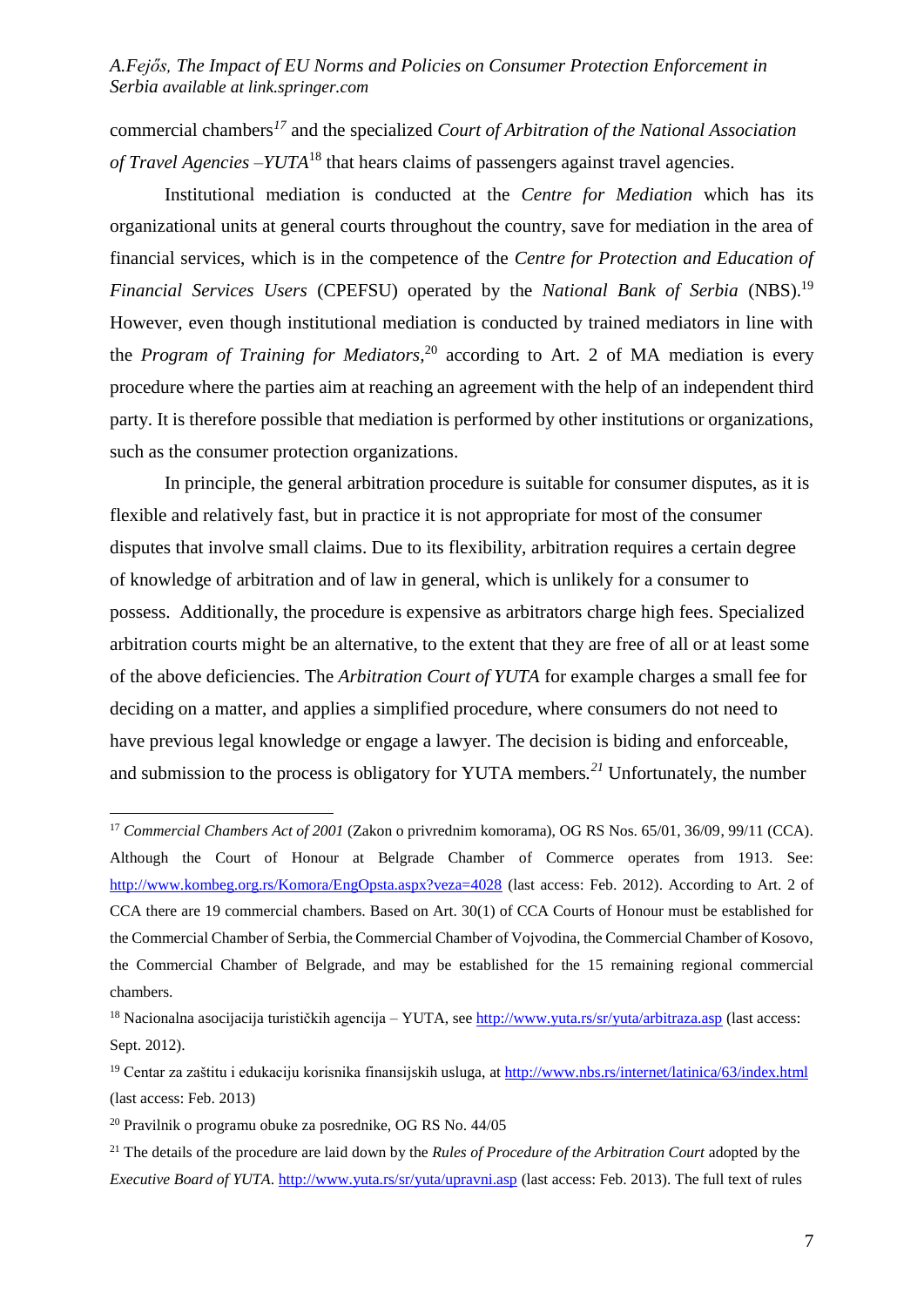of professional organizations that have their own court of arbitration (such as that used by YUTA) is very small; therefore their importance in consumer protection enforcement is minor.

*Courts of Honour* established by commercial chambers are sometimes voluntarily used by consumers for dispute resolution. For example in 2008 the *Court of Honour* at *Belgrade Chamber of Commerce* handled 315 cases from which around 70% were consumer disputes. Complaints mostly related to claims arising out of non-conformity of goods and services and breach of warranty rights.<sup>22</sup> Since the detailed rules of operation of *Courts of Honours* are laid down on a self-regulatory basis by commercial chambers (Art. 31 CCA), the procedural rules differ. In general, the procedure is free of charge, obligatory for members of the given commercial chamber, and may end with a final and binding decision. <sup>23</sup> Nevertheless, *Courts of Honour* are not the most suitable for all consumer disputes. This is because the sanctions that can be applied do not necessarily provide lasting and satisfactory solutions for consumers. *Courts of Honour* are competent to maintain market discipline, and they primarily safeguard the observance of moral and ethical rules in business practices.<sup>24</sup> Consequently, the sanctions are first and foremost disciplinary, in the form of different warnings and bans. It

is not available online, save for summary information at<http://www.yuta.rs/sr/yuta/arbitraza.asp> (last access: Feb. 2013).

<sup>22</sup> See interview with M. Kostić-Ćosić the Secretary of the *Court of Honour* at *Belgrade Chamber of Commerce* in 2009, available at [http://www.youtube.com/watch?v=1QF\\_GryuQ6Y](http://www.youtube.com/watch?v=1QF_GryuQ6Y) (last access: Feb. 2013). The *Court of Honour* at the *Commercial Chamber of Serbia* had significantly less cases. In 2012 the total number was 17 from which 8 consumer complaints (information on the nature of the claim is not available). In 2011 from 22 submitted cases 13 were filed by consumers for breach of contract by the business. Information Booklet o the Operation of the Commercial Chamber of Serbia (Informator o radu Privredne komore Srbije), January 2013, p. 46-47 available a[t http://www.pks.rs/Informator1.pdf](http://www.pks.rs/Informator1.pdf) (last access: Jan. 2013).

<sup>&</sup>lt;sup>23</sup> Based on the two Rulebooks publicly available it can be said the decisions of the Courts of Honour are final and biding if it acts as a second instance organ, and if the limitation period lapsed if it acts as a first instance organ. See Arts. 81&93 of the Rulebook of the Court of Honour at the Commercial Chamber of Serbia (Pravilnik o Sudu časti pri Privrednoj komori Srbije, OG RS No. 39/2006) and Art. 82 of the Rulebook on the organization, composition and operation of the Court of Honour by the Commercial Chamber of Belgrade (Pravilnik o organizaciji, sastavu i radu Suda časti pri privrednoj komori Beograda, Official Journal of the City of Belgrade Nos. 16/03, 6/09).

<sup>24</sup> The ethical rules are laid down in the *Code of Business Ethics* (Kodeks poslovne etike, OG RS 1/06). The Code is mandatory for commercial entities, members of commercial chambers and their employees (Art. 1).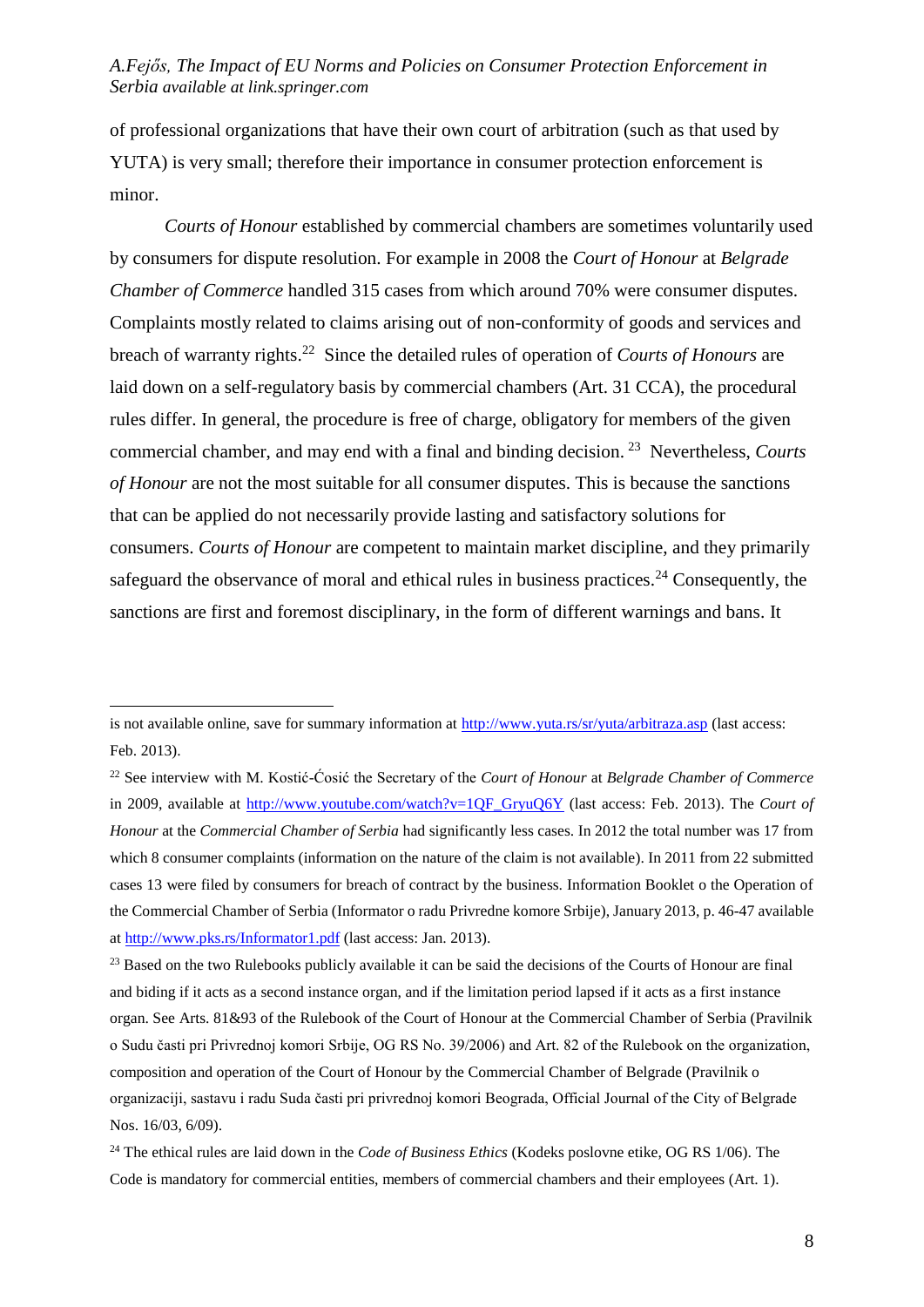follows that the court cannot force the business to perform the contract or to pay damages to the consumer.

Turning now to mediation, in practice, most consumers will be directed by consumer organizations and financial service providers to solve their disputes either at the *Centre for Mediation* or the CPEFSU. However, even though mediation provides fast, accessible and in most cases free of charge dispute resolution,  $2<sup>5</sup>$  it is not very suitable for consumer disputes because it requires the cooperation of the business party and therefore does not necessarily provide a solution if businesses refuse to cooperate. The same problem applies to any mediation outcome, which is dependent on an agreement between the parties before it can be endorsed by a court under Art.16 MA.<sup>26</sup> However, the initial process of mediation may only be commenced in the first place when there is an agreement between the parties. In practice there appears to be an anti-compliance culture amongst businesses who often disregard the consumer's initiation of the dispute, and do not act upon the consumer's request to go to mediation.<sup>27</sup> Consequently, even though the *Centre for Mediation* claims to have a success rate of 83%,<sup>28</sup> these statistics are only based on those mediations that businesses have agreed to participate in the first place.

The same problem arises in the area of financial services where mediation is conducted by the CPEFSU*.* Again, there is a tendency for operators not to agree to participate in the first place. However, even when they do participate, there seems to be a lower

<sup>25</sup> From July 2012 mediation at the *Centre for Mediation* for small value consumer disputes is free of charge. See: <http://www.medijacija.rs/post/show/3> (last access: Sept. 2012). Mediation in the area of financial services is also free of charge, however, the process is conducted only in Belgrade, at the premises of NBS and therefore it might trigger some expenses.

 $26$  Art. 10 MA; Point 14 Decision of NBS on the ways of complaint handling by banks and financial leasing providers, and the activities of NBS upon the notification of complaints by users (Odluka o načinu postupanja banke i davaoca lizinga po prigovoru korisnika finansijskih usluga i načinu postupanja Narodne Banke Srbije po obaveštenju tih korsnika), OG RS No. 65/2011.

<sup>&</sup>lt;sup>27</sup> The author it thankful for informal conversations on this point with consumer protection activists at the Association of Consumers of Serbia (Asociajacija potrošača Srbije) and the Consumers Center of Serbia (Centar potrošača Srbije) taken place in March 2012, and July 2012 respectively.

 $^{28}$  No data is available on the nature and issues involved. See: <http://www.medijacija.rs/rezultati> (last access: Sept. 2012).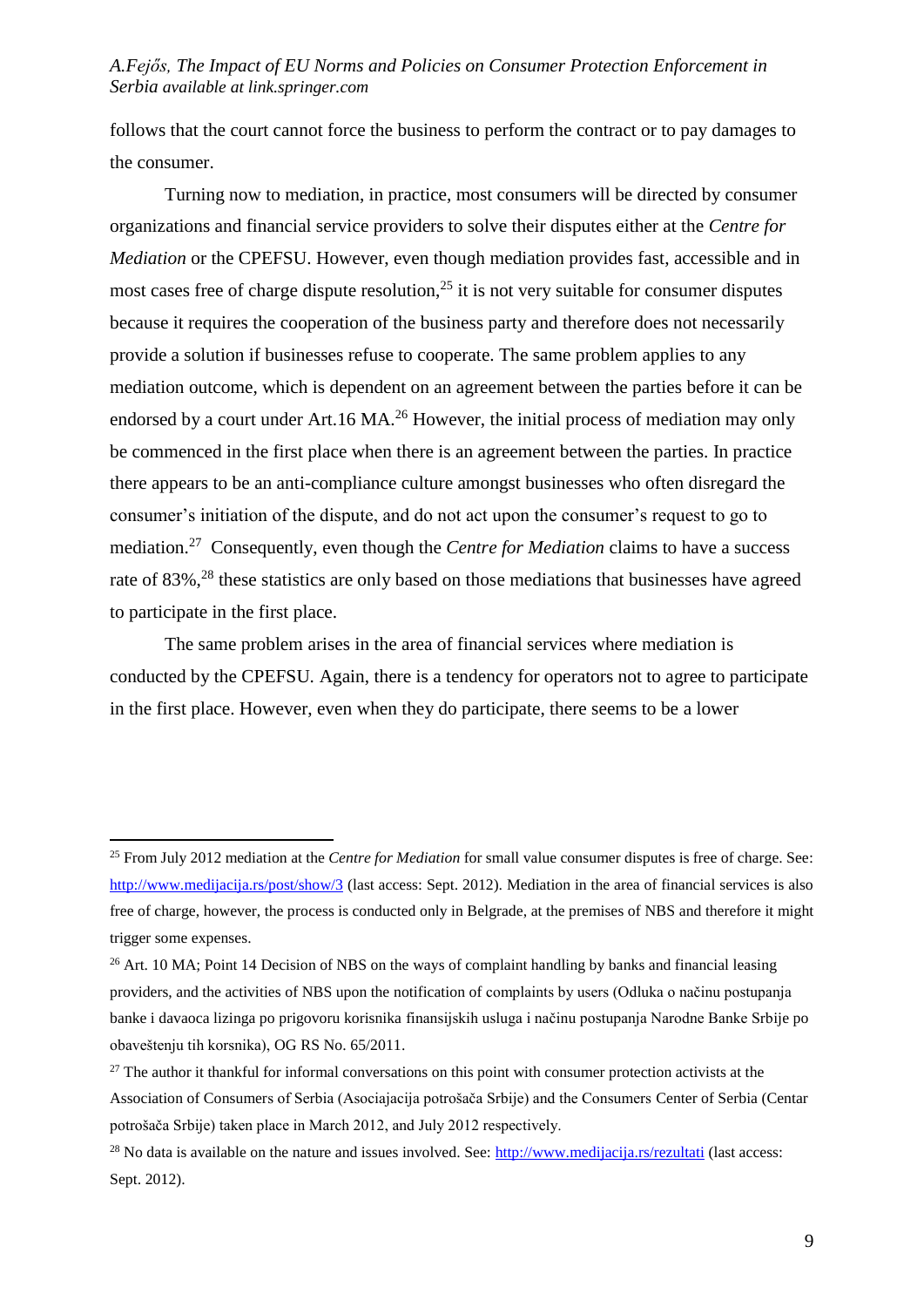willingness to settle compared to general mediation, with the statistics showing a success rate of around 50 %. $29$ 

It is worth highlighting that the legal system of Serbia also has an ombudsman, but it has no general competence that would make it suitable to solve business to consumer disputes. According to Art. 1 of the *Protection of Citizens Act of 2005*<sup>30</sup> the *Protector of Citizens* (Ombudsman) protects the rights of citizens, promotes human and minority rights, and controls the operation of the public administration and public undertakings. Following the example of Hungary,<sup>31</sup> the Ombudsman probably could establish competence to control the activities of the state owned enterprises providing services of general interest, but there is no evidence of such practice.<sup>32</sup> However, the Ombudsman is not an enforcement agent that would provide a viable solution for business-to-consumer disputes as it has no legally binding and enforceable powers. The principal tool of the Ombudsman is a recommendation which has no mandatory binding force, but depends on voluntary compliance, a serious deficiency given the anti-compliance culture of Serbian businesses. It is not surprising then that the Ombudsman has had limited success.<sup>33</sup>

<sup>29</sup> The majority of complaints (more than  $85\%$ ) relates to the operation of banks, to credit, current account or payment cards. For example in 2011 from the total of 1885 complaints, out of which 1122 was admissible, 885 (84.8%) were against the banks, 237(13.3%) insurance companies, 27 (1.6%) finance lease companies, 2 (0.11%) voluntary pension funds. In 2011 the success rate of mediation was 46%. Report on the activities of CPEFSU January-December 2011 (Izvestaj o radu centra za korsnike finansijskih usluga januar-decembar 2011), at http://www.nbs.rs/export/sites/default/internet/latinica/63/63 8/izvestaj\_januar\_decembar\_2011.pdf (last access: Feb. 2013). In 2010 from the total of 1066 80% of complaints was directed towards banks, from which 311 were admissible and 161 or 53% successfully mediated. See: Report on the activities of CPEFSU January-December 2010 (Izveštaj o radu centra za korisnike finansijskih usluga za januar-decembar 2010), at [http://www.nbs.rs/export/sites/default/internet/latinica/63/63\\_8/izvestaj\\_januar\\_decembar\\_2010.pdf](http://www.nbs.rs/export/sites/default/internet/latinica/63/63_8/izvestaj_januar_decembar_2010.pdf) (last access: Feb. 2013).

<sup>30</sup> Zakon o zaštitniku građana of 2005, OG RS Nos. 79/05, 54/07.

 $31$  See A. Dezső and others, The Financial Law Project of the Parliamentary Commissioner for Civil Right, November 2011, at: <http://www.obh.hu/allam/eng/index.htm> (last access: Feb. 2013).

<sup>32</sup> Information Booklet of the Protector of Citizen for 2008-2013 (Zaštitnik građana Repulbike Srbije Informator o radu 2008-2013), Belgrade, 2013, at: [http://www.ombudsman.rs/index.php/lang-](http://www.ombudsman.rs/index.php/lang-sr/component/content/article/132)

[sr/component/content/article/132](http://www.ombudsman.rs/index.php/lang-sr/component/content/article/132) (last access: Feb. 2013).

<sup>&</sup>lt;sup>33</sup> In the period of 2007-2012 from the total of 11694 completed initiatives the PC initiated 4367 investigations,

in 1154 cases the organs corrected the irregularities during the processes itself without a need for

recommendation; the PC issued 1102 recommendations from which 692 (62,79%) were complied with, 247

<sup>(22.41%)</sup> were not complied with and 163 (14.79%) are still pending. In the same period the PC had 149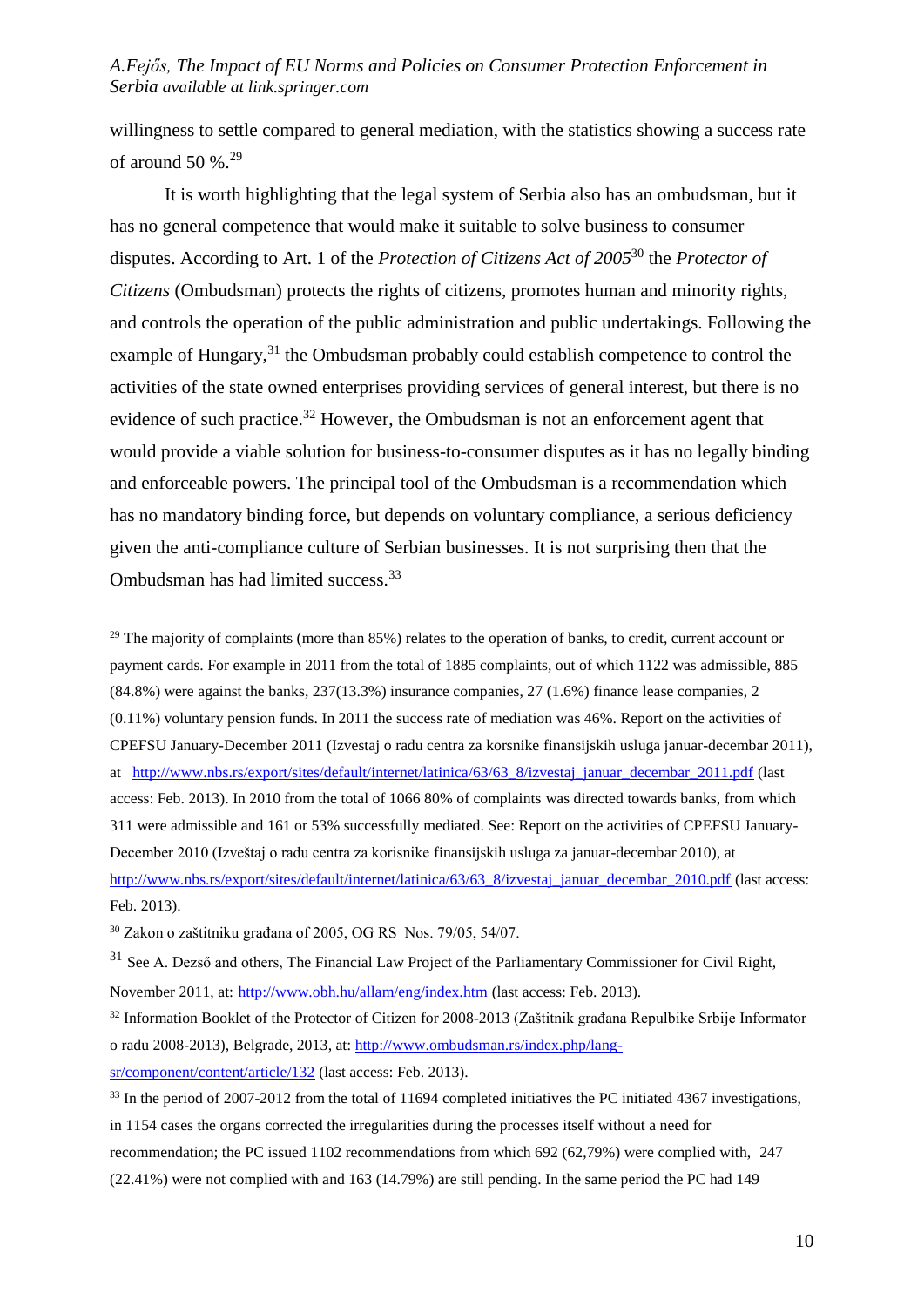To sum up, the above discussion shows that the various ADR schemes, particularly mediation, are generally in line with key EU norms, including accessibility and perhaps enforceability, but in practice there are very serious deficiencies. Of course, practical enforcement problems will always be partly caused by lack of awareness by consumers of their rights and of the available dispute resolution mechanisms. Another possible factor may be a cultural tendency of Serbian people to feel "ashamed" to complain or to admit that they have been a victim of "foul play".<sup>34</sup> However, the really key distinctive factors undermining practical effectiveness have been weak sanctions and the presence of an anti-compliance business culture. It has been suggested that the latter is possibly connected to a Serbian mentality of being stubborn in pursuing one's own conception of "justice" thereby making it difficult to reach compromise (Kovačević 2006).

II.2. Using Injunctions for the Protection of Consumers

The Injunctions Directive was implemented into Arts. 137-146 CPA. The procedural rules have been further concretised by the *Civil Procedure Act of 2011 (*CPRA).<sup>35</sup> The CPRA introduced a new procedure, the *Procedure for the protection of collective rights and interests of citizens* (Arts. 494-505 CPRA). The procedure is to be used for solving deputes arising from unfair commercial practices and unfair contract terms. Legal standing is vested in consumer protection organizations and their associations (Art. 495 CPRA; Arts. 129&137CPA) and individual consumers (Art. 505 CPRA; Art. 137 CPA). Therefore, injunctions are suitable for both individual and collective disputes resolution. Consumer organizations and their associations can represent consumers in individual actions (Art. 130 CPA).

There are several problems related to this type of enforcement, including a variety of general procedural problems as well as specific problems related to the fact that only consumer organizations have standing to seek injunctions.

legislative initiatives, 40 (26.85%) were accepted, 100 (67.11%) not accepted and 9 are pending (6.04%). See above

<sup>&</sup>lt;sup>34</sup> The author is thankful for this insight to the activist of the Association of Consumers of Serbia given in an informal conversation in July 2012.

<sup>35</sup> Zakon o parničnom postupku, OG RS No. 72/11.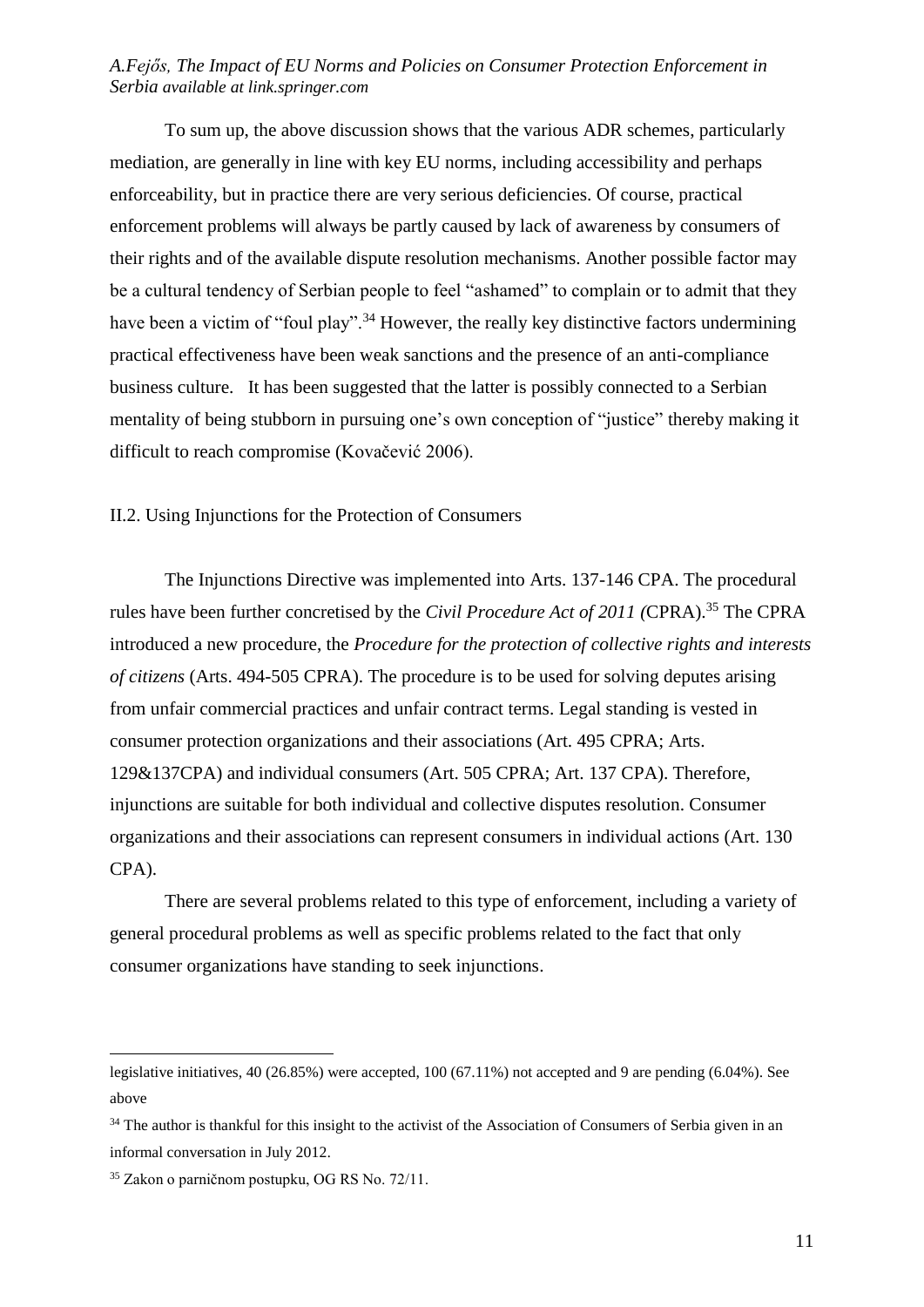In relation to general procedural drawbacks, neither the CPRA nor the CPA provides any exception regarding the fees and expenses of the procedure when the proceedings are initiated by consumer organizations. Additionally, the CPRA now provides that the representatives of parties can only be lawyers (Art. 85 CPRA), which raises the cost of the procedure. Even though the rule is that the losing party pays all the expenses, since the outcome is uncertain, as judges may often be reluctant to decide against powerful businesses, especially monopolistic enterprises, and the expenses due during the process can be substantial, having no exception in favour of consumer organizations is a deterrent factor to represent consumers in judicial actions. Moreover, if the dispute ends with judicial settlement, each party bears their own expense, which is again a negative incentive for consumers, including an incentive not to settle (Art. 158 CPRA). Another general procedural problem is that in the procedure for collective actions no damages can be claimed, damages are awarded in a separate procedure according to general rules of civil procedure.

An additional limitation is due to the absence of special rules regarding the effects of the judgement. According to the general rules, the judgement relates only to a specific claim and a specific defendant having effect only between parties to the dispute (Art. 342-343 CPA). Therefore, the judgement rendered in one case will not extend to another, regardless of the similarity of subject matter. However, there is potential for a limited effect towards third parties, as after declaring the term null and void, the court might order the business to discontinue the use of an unfair term in contracts that will be concluded in the future. Therefore, injunctions can be an effective corrective enforcement tool, though depending on the judge's discretion. However, they do not provide a desirable corrective solution in case of unfair contract terms, as the judgement does not touch upon already concluded contracts not subject to the dispute.

The second key problem is that under Art. 137 CPA only consumer organizations have standing to represent the collective interests of consumers in judicial actions. However, these organizations are seriously lacking in both funding and expertise.

Consumer protection organizations are non-profit and non-governmental, independent organizations created based on the *Associations Act of 2009.<sup>36</sup>*They usually have a separate legal personality, but this is not a necessary requirement for their establishment (Art. 2 Associations Act). The total number of consumer organizations in Serbia is 74.<sup>37</sup> However,

<sup>36</sup> Zakon o udruženjima, OG RS No. 51/09

<sup>37</sup> See:<http://www.zastitapotrosaca.gov.rs/udruzenja.php> (last access: Feb. 2013).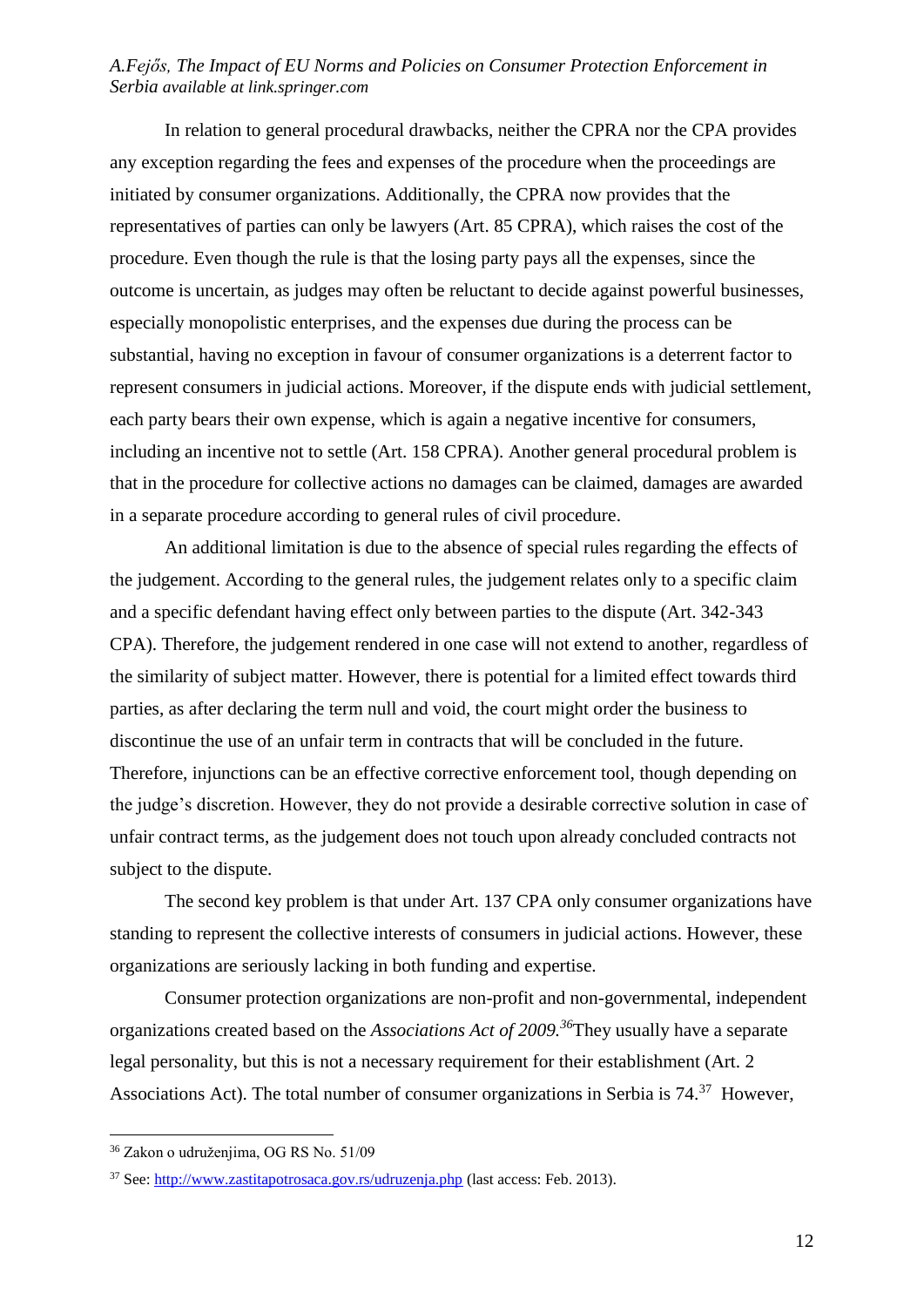not all are empowered to represent the collective interests of consumers. Only the organizations that have the necessary manpower and professional expertise can represent the collective interests (Art. 130 CPA).

The Ministry registers and keeps records of consumer organizations (Art. 129 CPA) based on *Rules on the Records of Consumer Organizations and Associations of Consumer Organizations of 2011* (Rules),<sup>38</sup> of which there are currently 26.<sup>39</sup> All registered organizations have general competence, with the exception of one that specializes in protecting banking clients, the *Association of Banking Clients Efektiva* ("Efektiva").<sup>40</sup> Most of the organizations' activities are limited locally or regionally. However, in practice, the institutions that are most important in creation and enforcement of consumer protection law and policy in Serbia are the associations of consumer organizations. These are: the *National Consumers' Protection Organization* (22 member organizations);<sup>41</sup> the *Association of Consumers of Serbia* (5 member organizations);<sup>42</sup> the *Consumers' Centre of Serbia* (13 member organizations).<sup>43</sup> These are the organizations that operate the *Advice Centres*, they are represented in the *National Council of Consumer Protection*, and they are seen as project partners by the Ministry.<sup>44</sup> However, the associations of consumer organizations should not be thought of as massive organizations. In practice they are themselves run by a small number of people, that often lack professional education, or some see consumer activism as a "second job" being employed elsewhere. A small number of professionals usually work *pro bono* and voluntarily.

The professionalization of consumer organizations radically improved in 2010 with the establishment and government funding of the *Advice Centres*. The *Advice Centres* are primarily in place to advise consumers on their rights and to give information on available redress mechanisms, where the advice is given by a lawyer (with or without bar exam). Since

<sup>38</sup> Pravilnik o evidenciji udruženja i saveza udruženja za zaštitu potrošača, OG RS No. 32/11

<sup>39</sup> <http://www.zastitapotrosaca.gov.rs/evidentirana-udruzenja.php> (last access: Feb. 2013)

<sup>40</sup> Udruženje Bankarskih Klijenata Efektiva at [www.efektiva.rs](http://www.efektiva.rs/) (last access: Feb. 2013)

<sup>41</sup> Nacionalna Organizacija Potrošača Srbije at [www.nops.org.rs.](http://www.nops.org.rs/) For members see: <http://www.nops.org.rs/cms/index.php?id=40> (last access: Feb. 2013)

<sup>&</sup>lt;sup>42</sup> Asocijacija postoršača Srbije, [www.apos.org.rs,](http://www.apos.org.rs/) for members see: [http://www.apos.org.rs/cms/index.php/sr/o](http://www.apos.org.rs/cms/index.php/sr/o-nama-mainmenu-35/373-clanice-apos-a.html)[nama-mainmenu-35/373-clanice-apos-a.html](http://www.apos.org.rs/cms/index.php/sr/o-nama-mainmenu-35/373-clanice-apos-a.html) (last access: Feb. 2013)

<sup>43</sup> Centar potrošača Srbije [www.ceps.rs;](http://www.ceps.rs/) for members see:<http://www.ceps.rs/lanice-ceps-a.html> (last access: Feb. 2013)

<sup>44</sup> See:<http://www.zastitapotrosaca.gov.rs/evidentirana-udruzenja.php> (last access: Feb. 2013)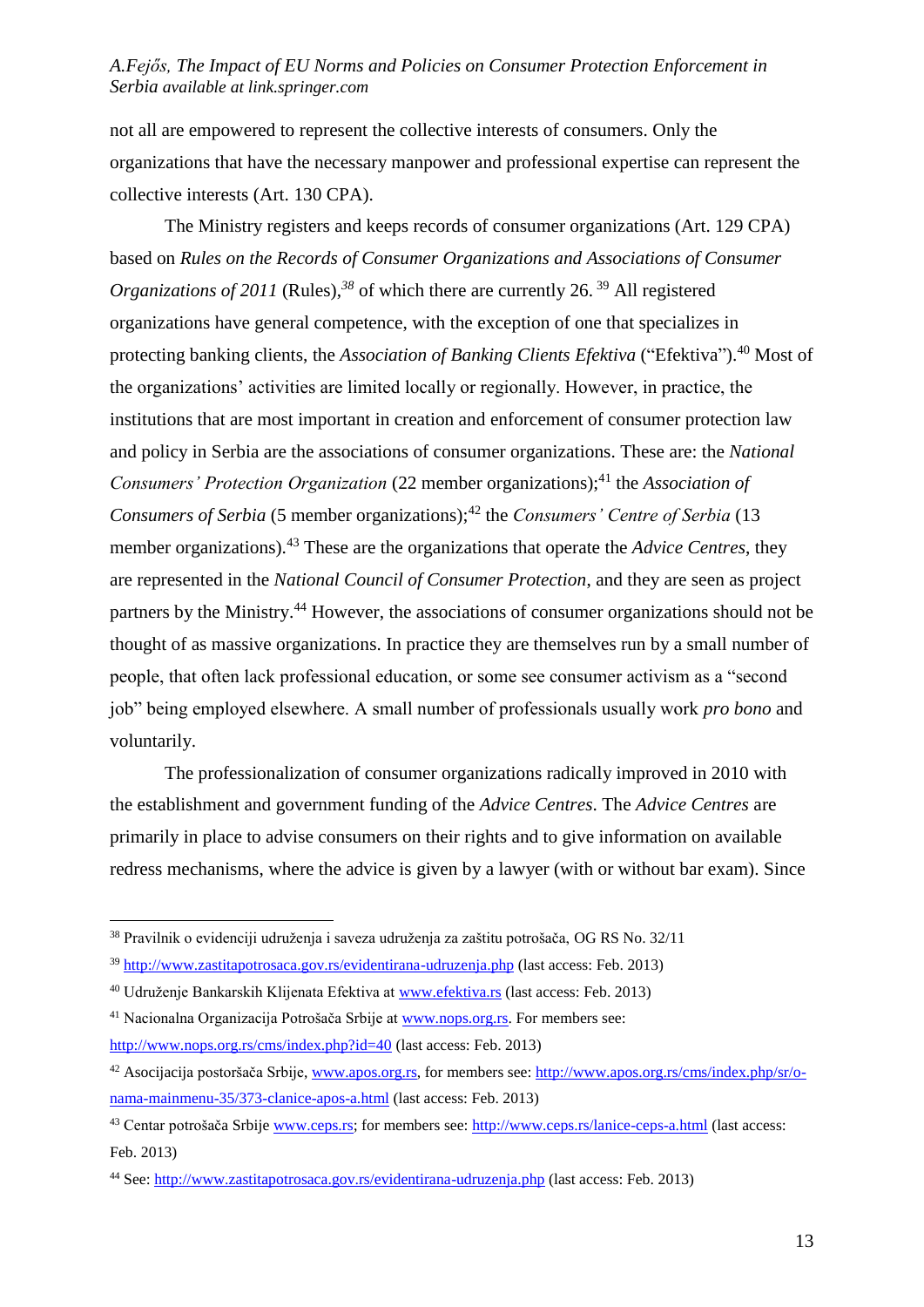there are only four *Advice Centres* in place for the entire country, and as consumer awareness is rising, the *Advice Centres* are overburdened with complaints.<sup>45</sup> It follows that even though the lawyers could provide court representation, they either lack experience or time. In the past two years, consumer organizations in total represented consumers in two individual judicial actions and one ADR process. 46

Even though the registration of consumer organizations was likely intended to raise their level of professionalism and to prevent over-creation, in practice registration did not reach the set aims. The criteria for registration are intended to ensure appropriate levels of expertise. However, in practice, consumer organizations satisfy the conditions only on paper, formally signing up experts to help, but in practice not making sufficient use of their services.<sup>47</sup> Consumer organizations do not have financial resources to externally engage practicing lawyers. So far the government has financed only lawyers that would work in the *Advice Centres*, and there is no additional financing for litigating lawyers. In addition, in Serbia, in the author's experience, lawyers do not tend to work *pro bono*. Alternative financing, such as insurance is not available, probably due to Serbia's underdeveloped financial market. As a result, consumer organizations lack the sufficient expert manpower to take up and pursue complex cases.

Therefore, a key reason for the lack of expertise and professionalism stems from the lack of funding. Consumer organizations do not have stable and constant government funding but the government funds the organizations on the basis of projects. The author's own research has revealed that, save for one, consumer organizations do not seem to have open membership, and therefore income from membership fees.

The work of the specialized organization *Efektiva* deserves special attention. *Efektiva*  is one of the youngest consumer organizations in Serbia, established in 2011, but already appears to show better results than some organizations after ten years of operation. It has clear

<sup>45</sup> In 2011 the Advice Centres received a total of 6634 consumer complaints, while in 2010 the aggregate number of claims was 2347 complaints. The majority of complaints related to non-conformity of goods and services (in 2011 626 claims or 26.67%) and breach of warranty rights (in 2011 726 claims or 30.93%). See: A comparison of consumer complaints in 2010 and 2011 (Uporedni prikaz broja potrošačkih prijava u 2010 and 2011. godini) at: http://www.zastitapotrosaca.gov.rs/CMS/izvestaji/uporedni-prikaz-broja-potrosackih-prijava-u-2010-i-2011 godini.pdf (last access: Feb. 2013).

<sup>46</sup> Ibidem

<sup>&</sup>lt;sup>47</sup> This is based on the authors own experience, confirmed by the activist of the Association of Consumers of Serbia in an informal conversation in July 2012.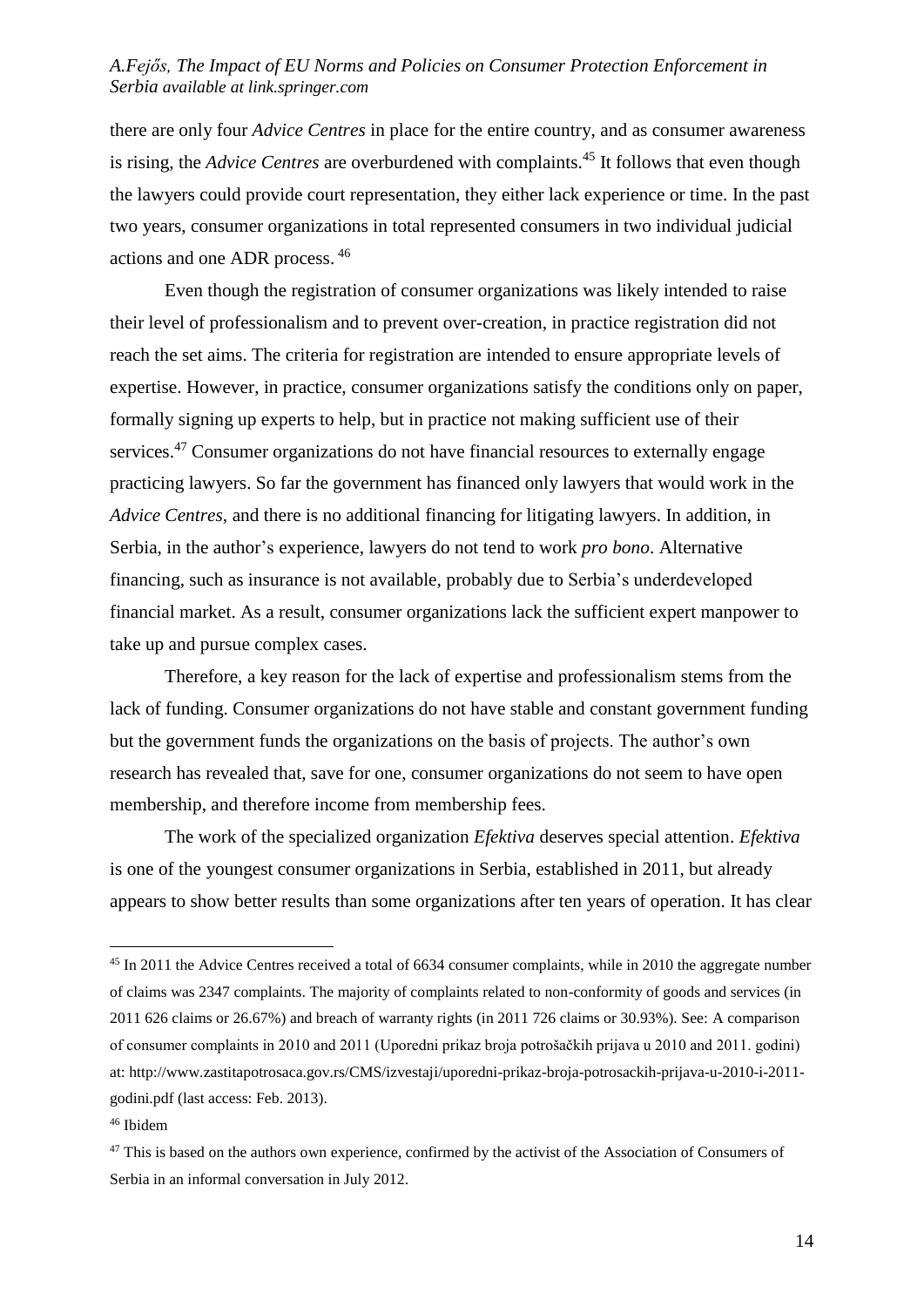policy objectives, transparent funding and membership. In turn for a membership fee it gives credit advice and offers free of charge court representation.<sup>48</sup> It seems that *Efektiva* has a different "business model" than the other organizations in Serbia, which primarily rely on project financing and funds from the Government, and do not render professional services. Probably due to its different funding structure *Efektiva* had the necessary resources to file the first collective action in February 2013 against three banks for unilateral amendments of the fixed part of the interest rate and for selling mortgage loans indexed in Swiss Francs.<sup>49</sup>

In conclusion, since the CPA entrusted the collective enforcement of consumer rights only to consumer organizations, which are under-staffed and under-resourced, there is a danger that in practice the preventive and collective protection of consumers will be ineffective.

#### **III. The impact of EU policies on the consumer protection enforcement framework**

Besides the impact of EU norms on consumer protection in Serbia as considered above, we now turn to how the broader enforcement framework fits into the general EU policies. The general EU requirement for the protection of consumer, or other interests under EU law is that legal protection should be effective and appropriate (Reich 2009 p. 310). This requirement is also laid down in Art. 78 SAA; according to which effective consumer protection can be achieved by a solid administrative infrastructure that ensures market surveillance and by effective law enforcement. This section will further demonstrate that effective protection is not achieved due to weak sanctions, the absence of a sophisticated and determined consumer protection enforcement culture that is sufficiently well grounded in expertise, as well as broader legislative, institutional and political instability.

### III.1. Insufficient Sanctions Available to Administrative Agencies

Administrative agencies or agencies with public powers are part of the public administration in Serbia, and according to *Public Administration Act of 2005* (PADA);<sup>50</sup> in exercising their duties agencies have the same powers as the public administration (Art. 51

<sup>&</sup>lt;sup>48</sup> No available data on the number of members: [www.efektiva.rs](http://www.efektiva.rs/) (last access: Feb. 2013).

<sup>49</sup> See:<http://efektiva.rs/aktuelnosti-krediti/saopstenje-medijima> (last access: Feb. 2013)

<sup>50</sup> Zakon o državnoj upravi, OG RS Nos. 79/2005, 101/2007, 95/2010.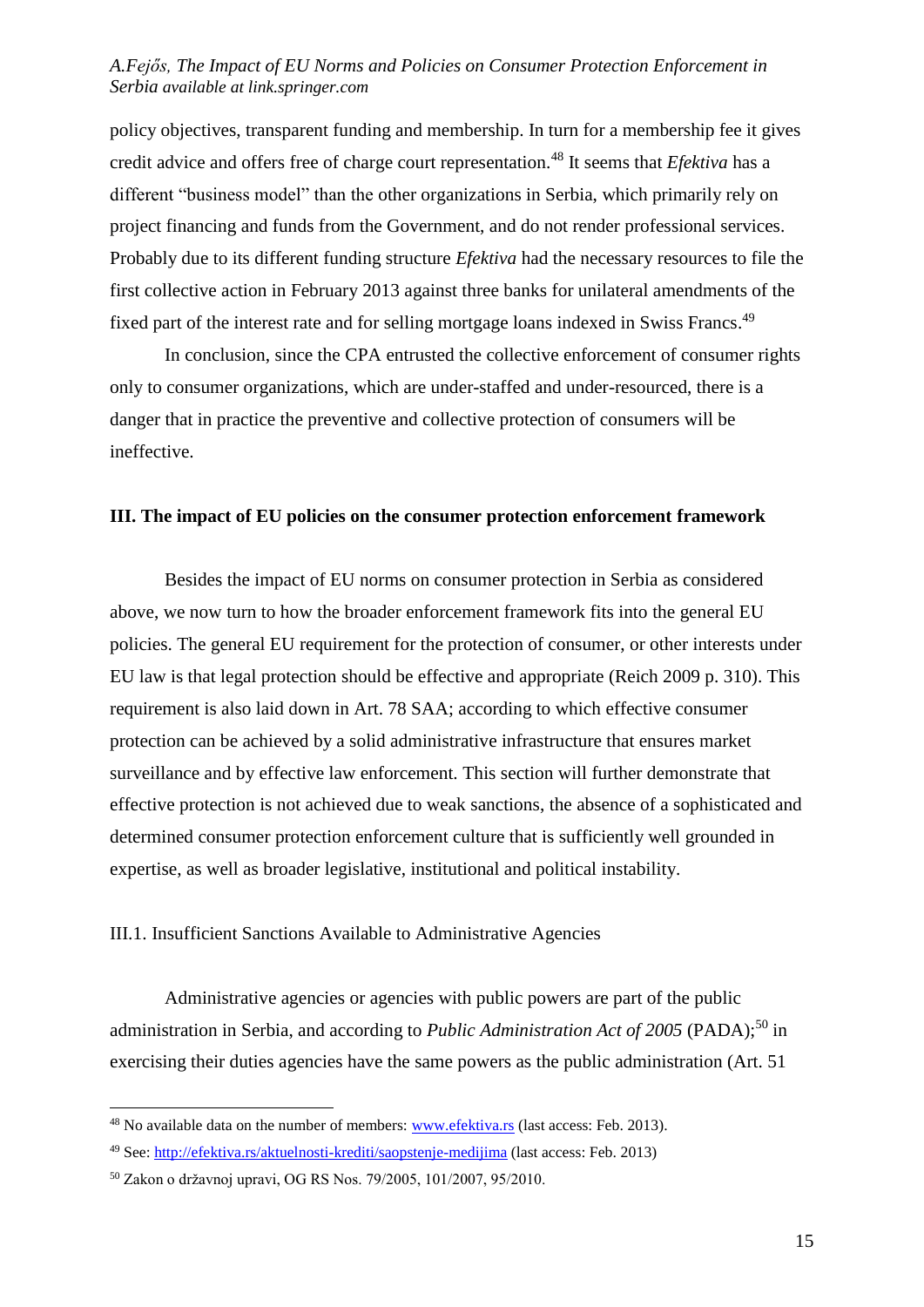PADA). According to the *Act on Public Agencies of 2005* (PAGA)*<sup>51</sup>* public or administrative agencies are established to adopt acts of secondary law for enforcing the legislative acts (regulatory tasks), to resolve disputes (enforcement tasks), to issue licenses and maintain databases (administrative tasks). The agencies are separate legal persons (Art. 5 PAGA) and should be politically and financially independent from their founder (Arts. 4 PAGA). Supervision of agencies is vested in the ministry, whose tasks are entrusted to the agency (Art. 44- 46 PAGA).

There are a large number of public agencies in the Serbian legal system (Aleksić 2012), but only a small number of those directly operate in the sphere of consumer protection. Enforcement by public agencies is especially common in the area of public utility services. The most important agencies are the *Energy Agency of the Republic of Serbia* (EARS) established by the *Energy Act of 2004* (EA) in 2005*<sup>52</sup>* responsible for public utility services in electricity, natural gas, oil and oil products, and heating energy; and the *National Agency for Electronic Communications* (NAEC) regulated by the *Electronic Communications Act of*  2010 (ECA)<sup>53</sup> established in 2005<sup>54</sup> with competence in the area of electronic communications, primarily telecommunications and internet services. NAEC also accepts consumer complaints in connection with television and radio broadcasting.<sup>55</sup>

Though public agencies play an important role in the system of consumer protection in Serbia, their potential is rarely fully realised. Although the agencies can impose some sanctions, such as the withdrawal of a licence (e.g. Art. 95 ECA), they have no sufficient powers for consumer protection enforcement. The real power of agencies, the power to impose penalties is not applicable for cases of consumer complaint handling or breaches of consumer rights. Upon the compliant of the consumer, in practice the agencies attempt to mediate between the service provider and the consumer, aiming to persuade the service

<sup>51</sup> Zakon o javnim agencijama, OG RS Nos. 18/2005, 81/2005

<sup>52</sup> Zakon o energetici, OG RS No. 84/04, repealed by Energy Act of 2011 OG RS Nos. 57/11, 93/12. See: Agencija za energetiku Republike Srbije at<http://www.aers.rs/> (last access: Sept. 2012).

<sup>53</sup> Zakon o elektronskim komunikacijama, OG RS No. 44/10. See:<http://www.ratel.rs/home.136.html> (last access: Sept. 2012).

<sup>54</sup> As a successor of the National Agency for Telecommunications, established by Act on Telecommunications (Zakon o telekomunikacijama), OG RS Nos. 44/93, 36/06, 50/09.

<sup>55</sup> Even though there is a separate agency, the National Broadcasting Agency (Repulička radiodifuzna agencija) for regulation and supervision of television and radio operators, all consumer complaints are handled by the NAEC. This information is communicated to the author by an employee of the agency by e-mail dated Feb. 3, 2012.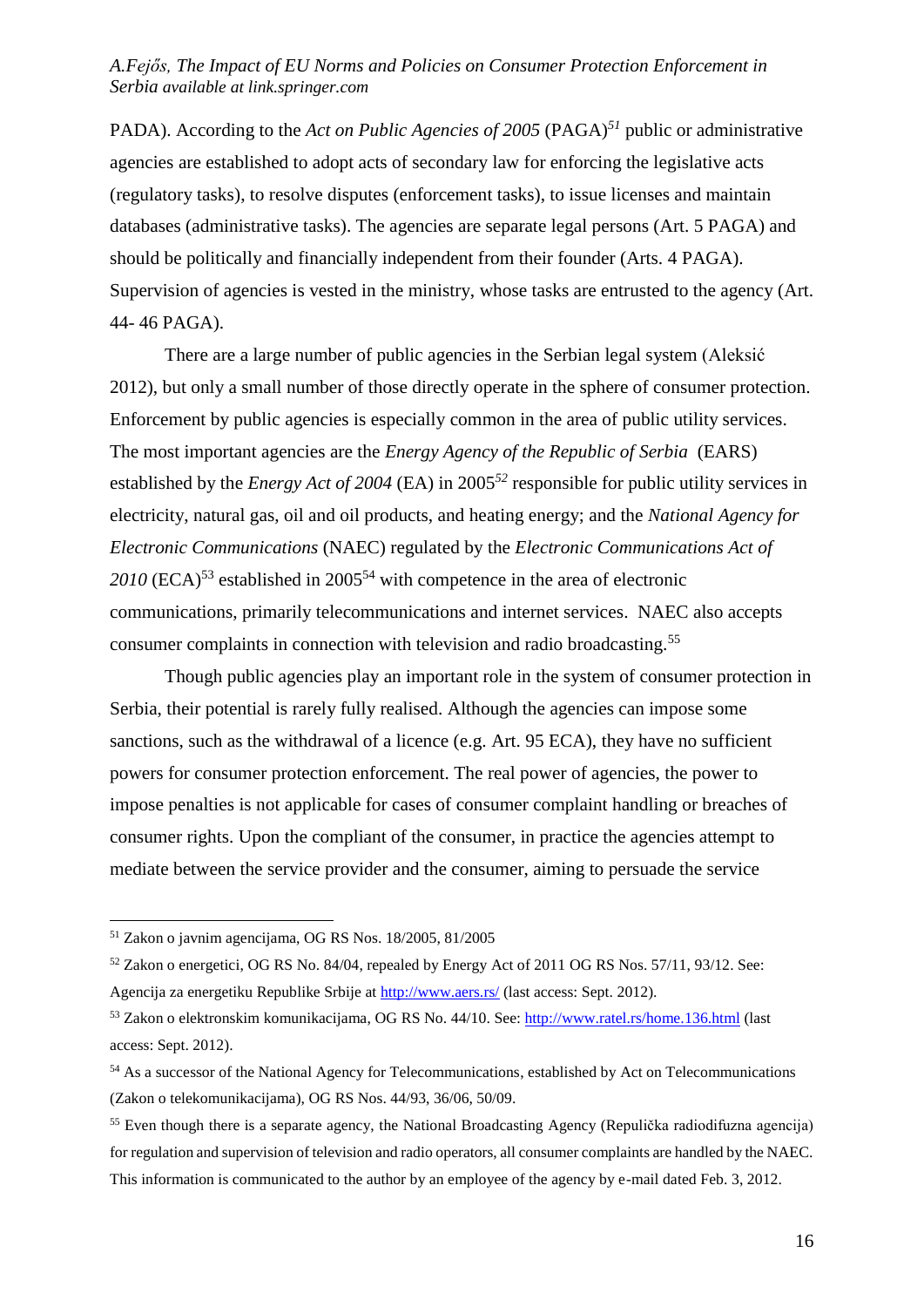provider to render a decision, and to respect the rights of consumers under the law by relying only on their authority (Arts. 46 EA; Art. 113 ECA). But if the service provider fails to answer the consumer's complaint, or renders a negative decision, the agencies can only notify the competent inspectorate (Arts. 181-190 EA; Arts. 131-136 ECA) or commence a misdemeanour procedure before the courts (Arts. 192-193 EA; Art. 138 ECA), but they cannot directly impose fines. <sup>56</sup> This lack of competence stems from the limit imposed by Art. 137 of the *Constitution of the Republic of Serbia of 2006*<sup>57</sup> that sees public agencies as regulatory bodies. Consequently, the enforcement function of public agencies comes down to first instance dispute resolution between the service provider and the consumer. By having a look at the success rate of complaint handling, on can notice that the powers the agencies have, or their authority, is not a sufficient deterrent factor for service providers.<sup>58</sup>

Therefore, it seems that both preventive and corrective enforcement by public agencies is insufficient; with too much emphasis on their regulatory and administrative function at the expense of the enforcement function. A key reason for the weakness of enforcement activity is the insufficient power of agencies to impose sanctions.

A special form of public agency is the *Commission for the Protection of Competition*  (CPC) established in 2005 and regulated by the *Act on the Protection of Competition of 2009* (ACP).<sup>59</sup> The CPC, accountable only to the National Parliament (Art. 20 ACP), enjoys the largest degree of political independence (Beljanski 2008). In contrast, the above mentioned agencies are open to significant political influence (Beljanski 2008). Moreover, the CPC is solely financed from independent sources, i.e. from the services it renders (Art. 31 ACP). Although fines for competition infringement are payable to the state budget (Art. 57 ACP), the

<sup>&</sup>lt;sup>56</sup> The author is grateful for help on this point to the activist of the Consumers Association of Serbia. The informal conversation took place in March 2013.

<sup>57</sup> Ustav Republike Srbije No. 98/06.

<sup>58</sup>In 2009 the NAEC received 385 complaints from which 110 or 28.5% have been positively solved; in 2010 the ratio was 465 to 75, which amount to approx. 16% of positively solved complaints. Information booklet, January 2012, p. 16-17, available at:

[http://www.ratel.rs/upload/documents/O\\_Ratelu/Plan\\_rada/INFORMATOR\\_jan\\_2012.pdf](http://www.ratel.rs/upload/documents/O_Ratelu/Plan_rada/INFORMATOR_jan_2012.pdf) (last access: 10. Feb. 2012). The EA in 2011 received 47 complaints as a first instance organ, and 112 complaints as a second instance organ, however, there is no information on the success of the complaints. Information Booklet on the Activities of EA (Informator o radu Agencije za energetiku Republike Srbije), Belgrade, December 2012, p. 24-25 available at: http://www.aers.rs/Index.asp?l= $1\&a=17$  (last access: Feb. 2013).

<sup>59</sup> Zakon o zaštiti konkurencije OG RS No. 51/2009 repealing Zakon o zaštiti konkurencije, OG RS No. 79/05.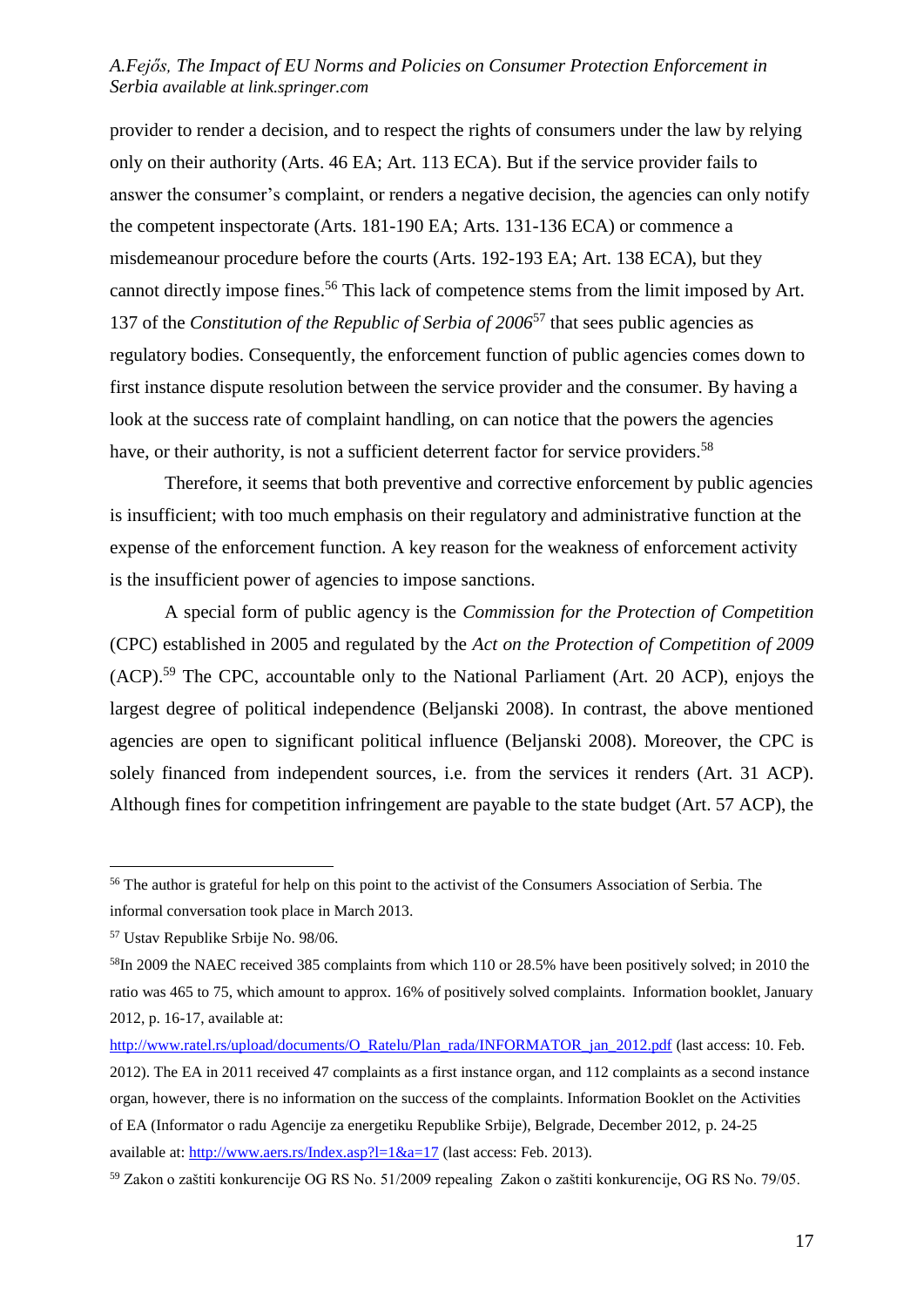CPC retains revenues for rendering decisions on concentration clearances and decisions on exceptions from restrictive agreements that represent constant and significant funding sources for the CPC.

The CPC has been accorded more significant enforcement powers compared to other public agencies in Serbia. It has significant investigative powers (Art. 52 ACP), and, more importantly, it can directly impose fines on businesses (Art. 68 ACP). At its establishment, the CPC was powerless to impose direct fines and like other agencies had to resort to the misdemeanour courts to actually impose the fine determined. Courts however, instead of enforcing, annulled the decisions of the CPC. As a result, in the first five years of operation no fine was imposed for the violation of competition by the CPC (Radojević 2010). At the end of 2009 the new ACP came into force that granted this enforcement power, and already in 2010 the CPC issued two fines.<sup>60</sup> Therefore, the primary reason that hindered the efficiency of the CPC was the lack of power to directly impose fines (Radojević 2010). Unfortunately, the CPC has no direct powers to enforce consumer protection regulation.

#### III.2. The case of the Inspectorates

<u>.</u>

Enforcement by inspectorates is the traditional public enforcement tool in Serbia. Inspectorates are part of the public administration, and according to Art. 18 PADA they are in place to control the lawfulness of the activities of natural and legal persons and, depending on the results of such controls, order different measures within their competence. Inspectorates are established within sectoral ministries, with centralized control and coordination, and complicated internal structure.<sup>61</sup> Currently there are 33 inspectorates within 14 ministries.<sup>62</sup>

<sup>&</sup>lt;sup>60</sup> Annul Report on the Activities of the Commission for the Protection of Competition for 2010 (Godišnji izvštaj o radu Komisije za zaštitu konkurencije za 2010. god), p. 12 at [http://www.kzk.org.rs/kzk/wp](http://www.kzk.org.rs/kzk/wp-content/uploads/2011/08/GODISNJI-IZVESTAJ-O-RADU-KZK-2010.pdf)[content/uploads/2011/08/GODISNJI-IZVESTAJ-O-RADU-KZK-2010.pdf](http://www.kzk.org.rs/kzk/wp-content/uploads/2011/08/GODISNJI-IZVESTAJ-O-RADU-KZK-2010.pdf) (last access: Feb. 2013).

<sup>61</sup> For example the *Department of Market Inspection* is responsible to observe the application of the law connected to trade in goods and services, and commercial practices, established within the Ministry. Certain sectors primarily those responsible for oversight and coordination are located within the Ministry, while the majority of departments (24) are located throughout the country. See: [http://razvoj.mtt.gov.rs/sektori/graficki](http://razvoj.mtt.gov.rs/sektori/graficki-prikaz-organizacione-strukture-sektora-trzisne-inspekcije/)[prikaz-organizacione-strukture-sektora-trzisne-inspekcije/](http://razvoj.mtt.gov.rs/sektori/graficki-prikaz-organizacione-strukture-sektora-trzisne-inspekcije/) (last access: Feb. 2013).

<sup>62</sup> Nikola Selaković (Minister of Justice and Public Administration) at VI European legal and political forum: "How can inspectorates protect the citizens of Serbia and its economy" (VI Evropski pravni i politički forum na temu "Kako inspekcije mogu zaštititi građane Srbije i ekonomiju?) held on April 5, 2013 reported by RTS: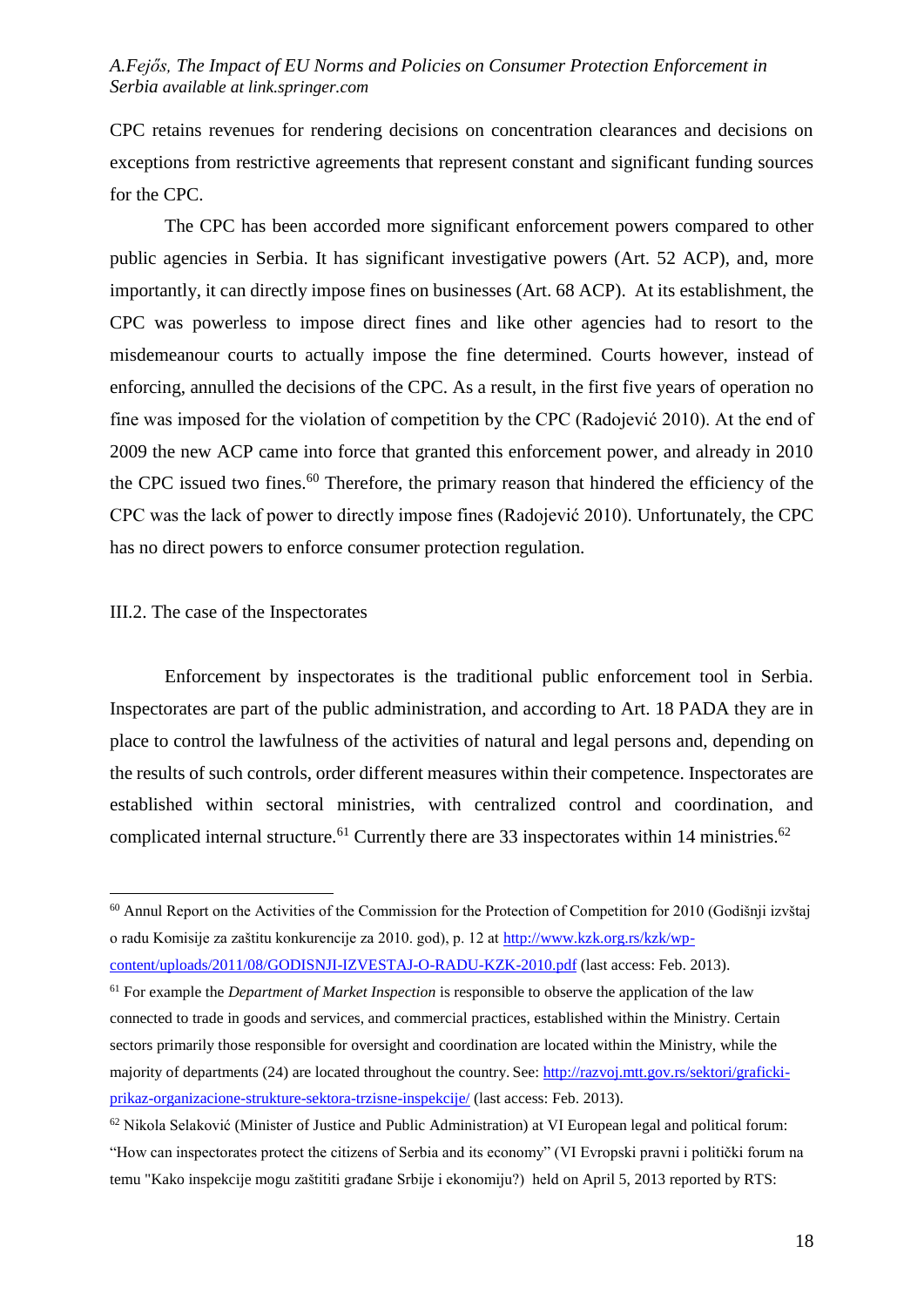Inspection is conducted by inspectors, public officials, who are, as public servants according to Art. 3 *Public Servants Act of 2005* (PSA),<sup>63</sup> employees of the state. The necessary conditions for appointment are citizenship, good moral standing and university education (Art. 45 PSA). Inspectors are independent in the execution of their powers, and are personally responsible for the actions taken (Arts. 5-6 PSA). Inspectors are especially liable for failing to order a measure within their powers during control, failing to initiate the appropriate judicial or administrative action for the breach of law and for the excess of powers (Tomić 2009, p. 226). Besides being responsible for criminal and misdemeanour offences, as public servants inspectors are bound by disciplinary and material liability (responsibility for damages). One of the disciplinary measures is discharge from appointment (Art. 110 PSA).

Control of public servants is entrusted to the *Administrative Inspectorate*, established by the *Administrative Inspectorate Act of 2011*<sup>64</sup> within the *Ministry of Justice and Public Administration*. It is a separate inspectorate competent only to control the work of public officials, including inspectors, the legality and transparency with respect to certain statutes such as the laws on public administration, on administrative procedure, and on public servants. The practical role of *Administrative Inspectorate* is at the time of finalizing the paper uncertain.<sup>65</sup> However, the control in the substance of individual decisions, and the observance of specific acts like the CPA, remains in the competence of sectoral ministries. For example the decision of an inspector belonging to the *Market Inspectorate* can be appealed to the *Minister of Trade and Telecommunications* (Art. 150 CPA).

The work of inspectorates is regulated by more than 1000 laws and by-laws.<sup>66</sup> It is therefore difficult to generalize, but inspectors may have a power to inspect (documents and

[http://www.rts.rs/page/stories/sr/story/125/Dru%C5%A1tvo/1299032/Ure%C4%91enje+oblasti+inspekcijskog+](http://www.rts.rs/page/stories/sr/story/125/Dru%C5%A1tvo/1299032/Ure%C4%91enje+oblasti+inspekcijskog+nadzora.html) [nadzora.html](http://www.rts.rs/page/stories/sr/story/125/Dru%C5%A1tvo/1299032/Ure%C4%91enje+oblasti+inspekcijskog+nadzora.html) (last access: May 2013).

<sup>63</sup> Zakon o državnim službenicima, OG RS Nos. 79/2005, 81/2005, 83/2005, 64/2007 67/2007, 116/2008, 104/2009.

<sup>64</sup> Zakon o upravnoj inspekciji, OG RS 87/11.

<sup>&</sup>lt;sup>65</sup> The Administrative Inspectorate was established near the end of 2012, therefore the Information Booklet on the Operation of the Administrative Inspectorate from March 7, 2013 contains no data on achieved results. See: Informator o radu Upravnog inspektorata Ministarstva pravde i državne uprave at

<http://www.drzavnauprava.gov.rs/article.php?id=21> (last access: May 2013)

<sup>66</sup> The words of Nikola Selaković Minister of Justice and Public Administration at VI European legal and political forum on the topic: "How can inspectorates protects the citizens of Serbia and its economy" (VI Evropski pravni i politički forum na temu "Kako inspekcije mogu zaštititi građane Srbije i ekonomiju?) held April 5, 2013 reported by RTS: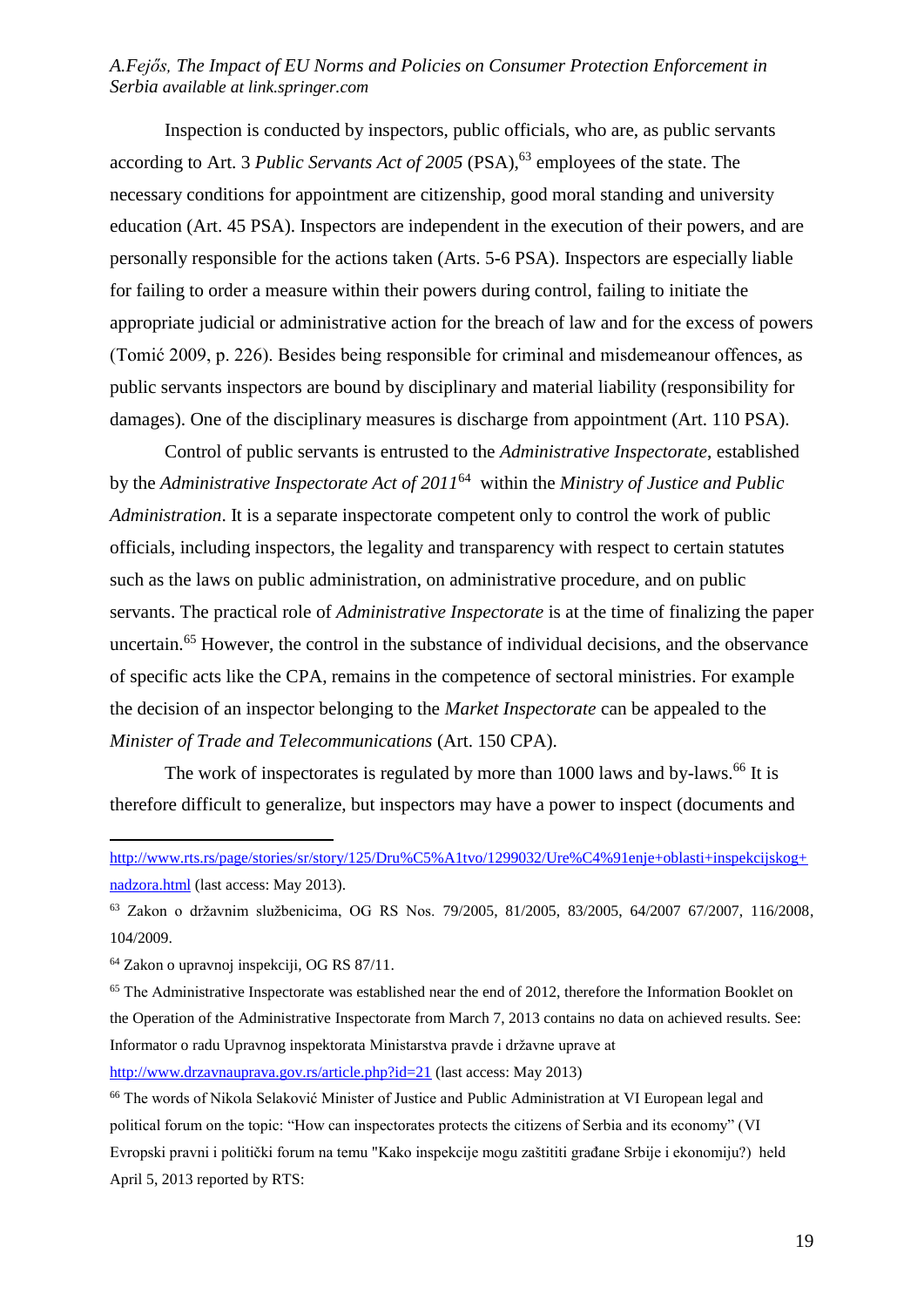premises); to conduct hearings and take statements; to take samples and other objects for analysis and expertise; to order measuring; to order measures (preventive and corrective); to order fines; to notify criminal offences and to initiate misdemeanour proceedings; to issue warnings and prohibitions; to order security measures in case of danger for the life and health of people (Stanojev 2009). The powers of inspection therefore may be directed towards preventive, corrective or repressive measures (Dimitrijević 1983, p. 279).

A large number of inspectorates are competent to enforce consumer law. However, as the rights, duties and powers of inspection are not laid down in one legislative act, the powers of this institution vary depending on the area of consumer protection. For example according to the CPA market inspectors are competent to issue warnings, eventually to impose a temporary ban on business activity, and commence a misdemeanour procedure (Arts. 149,151 CPA). But, under Art. 121 of the *Tourism Act of 2009*, <sup>67</sup> besides the right to commence misdemeanour procedures, inspectors are also competent to issue on the spot fines for irregularities they find during inspection. Based on Art. 135 of the ECA, inspectors may seize goods and equipment.

While potent on paper, the principal problem with this enforcement mechanism is that, despite the accountability mechanisms in place, inspectors often fail to act. Inspectors may act on their own initiative within regular surveillance activity, and upon the report of natural and legal persons. However, in practice it is difficult to reach the inspection to report a violation of the law. Additionally, the inspector has no obligation to report information on the measures that have been taken. Moreover, though inspectors have an obligation to act, the issue of whether there was a breach is often left to the interpretation of the inspector.<sup>68</sup> Finally, often, even if inspectors notice irregularities, they stay passive.<sup>69</sup>

http://www.rts.rs/page/stories/sr/story/125/Dru%C5%A1tvo/1299032/Ure%C4%91enie+oblasti+inspekcijskog+ [nadzora.html](http://www.rts.rs/page/stories/sr/story/125/Dru%C5%A1tvo/1299032/Ure%C4%91enje+oblasti+inspekcijskog+nadzora.html) (last access: May 2013).

<sup>67</sup> Zakon o turizmu, OG RS Nos. 36/2009, 88/2010.

<sup>&</sup>lt;sup>68</sup> For example under Art. 148 CPA the inspector will decide whether the business acted against the provisions of the CPA on unfair commercial practice, but inspectors have a large leverage in deciding whether the practice in question was an unfair commercial practice.

<sup>69</sup> In the second half of 2012 the local inspections within the *Market Inspectorate* conducted 28.224 inspections. A total of 2.754 actions have been initiated based on the notification of inspectors (2.685 misdemeanour procedures, 68 economic offences, and 1 to the court of honour). The total of 3.650 administrative measures were ordered (1.025 measures of temporary ban on trade in different goods or services; 1.879 decisions for correction of irregularity, 617 decisions on cessation of goods, 7 decisions on closure of business, 9 decisions for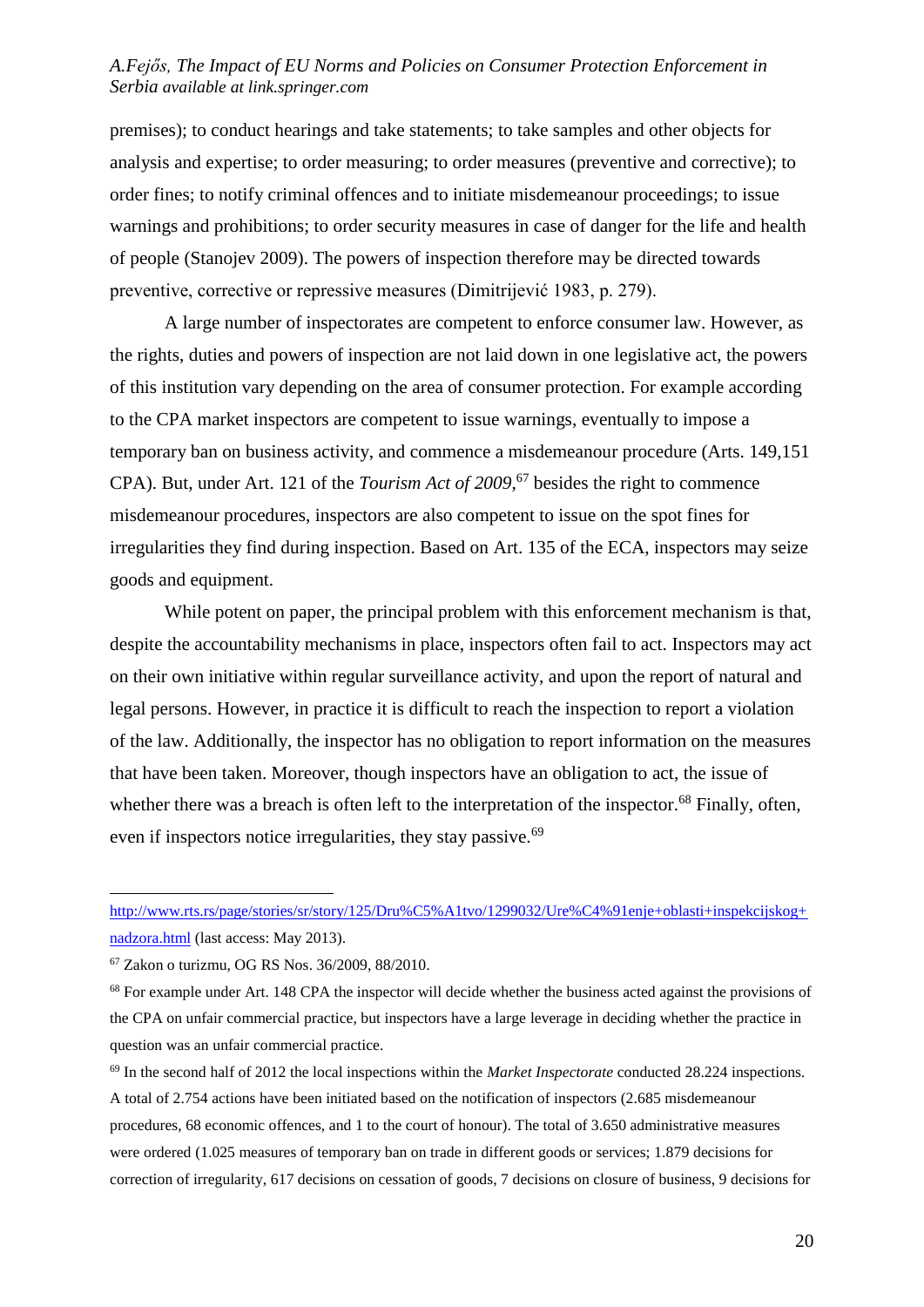In practice, consumer organizations in their work most often come across the *Market Inspectorate*, the *Telecommunications Inspectorate*, and the *Sanitary, Phytosanitary and Veterinary Inspectorate*. The first lacks competence, the second manpower, and the third legal basis to act.<sup>70</sup> Therefore, the question why inspectors are passive may have more than one answer. Sometimes they lack the necessary legal training to conduct administrative procedures (N. Tomić 2003); at other times they lack sufficient expertise to detect irregularities (Milovanović 2009), or resources in terms of equipment and manpower (N. Tomić 2003). Further, a very significant reason stems from the large number of laws that often contradict one another (Milovanović 2009). Finally, different forms of corruption are also present (Milovanović 2009).<sup>71</sup>

Apart from any corrective role, the preventive function of the institution which should introduce market discipline is also absent (Milovanović 2009). Only 15% of traders have said to have good cooperative relationship with the inspectors.<sup>72</sup>

Currently there is a discussion on the reform of inspectorates, but there is no agreement on how this reform should look like. The question is whether to merge the 33 inspectorates into a General Inspectorate or rather leave the system as it is, within sectoral ministries but connect and coordinate their work. Besides institutional reform, the discussion

<u>.</u>

at[:http://razvoj.mtt.gov.rs/download/informator-o-radu/informator\\_o\\_radu\\_mtt\\_2012.pdf](http://razvoj.mtt.gov.rs/download/informator-o-radu/informator_o_radu_mtt_2012.pdf) (last access: Feb. 2013). The data does not indicate which actions were initiated based on the CPA. Also, since no data from previous years is available it is difficult to observe any trends.

non-compliance with minimal conditions for the start of business operation, and 113 other decisions).

Information Booklet of the Ministry of Internal and External Trade and Telecommunications (Informator o radu Ministarstva spoljne i unutrašnje trgovine i telekomunikacija), December 2012, available

 $70$  The author is grateful for help on this point to the activists of the Association of Consumers of Serbia in May 2013.

 $71$  The existence of corruption is also confirmed at VI European legal and political forum on the topic: "How can inspectorates protects the citizens of Serbia and its economy" (VI Evropski pravni i politički forum na temu "Kako inspekcije mogu zaštititi građane Srbije i ekonomiju?) held April 5, 2013 reported by RTS:

[http://www.rts.rs/page/stories/sr/story/125/Dru%C5%A1tvo/1299032/Ure%C4%91enje+oblasti+inspekcijskog+](http://www.rts.rs/page/stories/sr/story/125/Dru%C5%A1tvo/1299032/Ure%C4%91enje+oblasti+inspekcijskog+nadzora.html) [nadzora.html](http://www.rts.rs/page/stories/sr/story/125/Dru%C5%A1tvo/1299032/Ure%C4%91enje+oblasti+inspekcijskog+nadzora.html) (last access: May 2013).

<sup>&</sup>lt;sup>72</sup> The words of the Vice-President of the Commercial Chamber of Serbia Vidosava Dzagić said at VI European legal and political forum on the topic: "How can inspectorates protects the citizens of Serbia and its economy" (VI Evropski pravni i politički forum na temu "Kako inspekcije mogu zaštititi građane Srbije i ekonomiju?) held April 5, 2013 reported at<http://www.euractiv.rs/srbija-i-eu/5674-srbiji-potreban-novi-zakon-o-inspekcijama-> (last access: May 2013).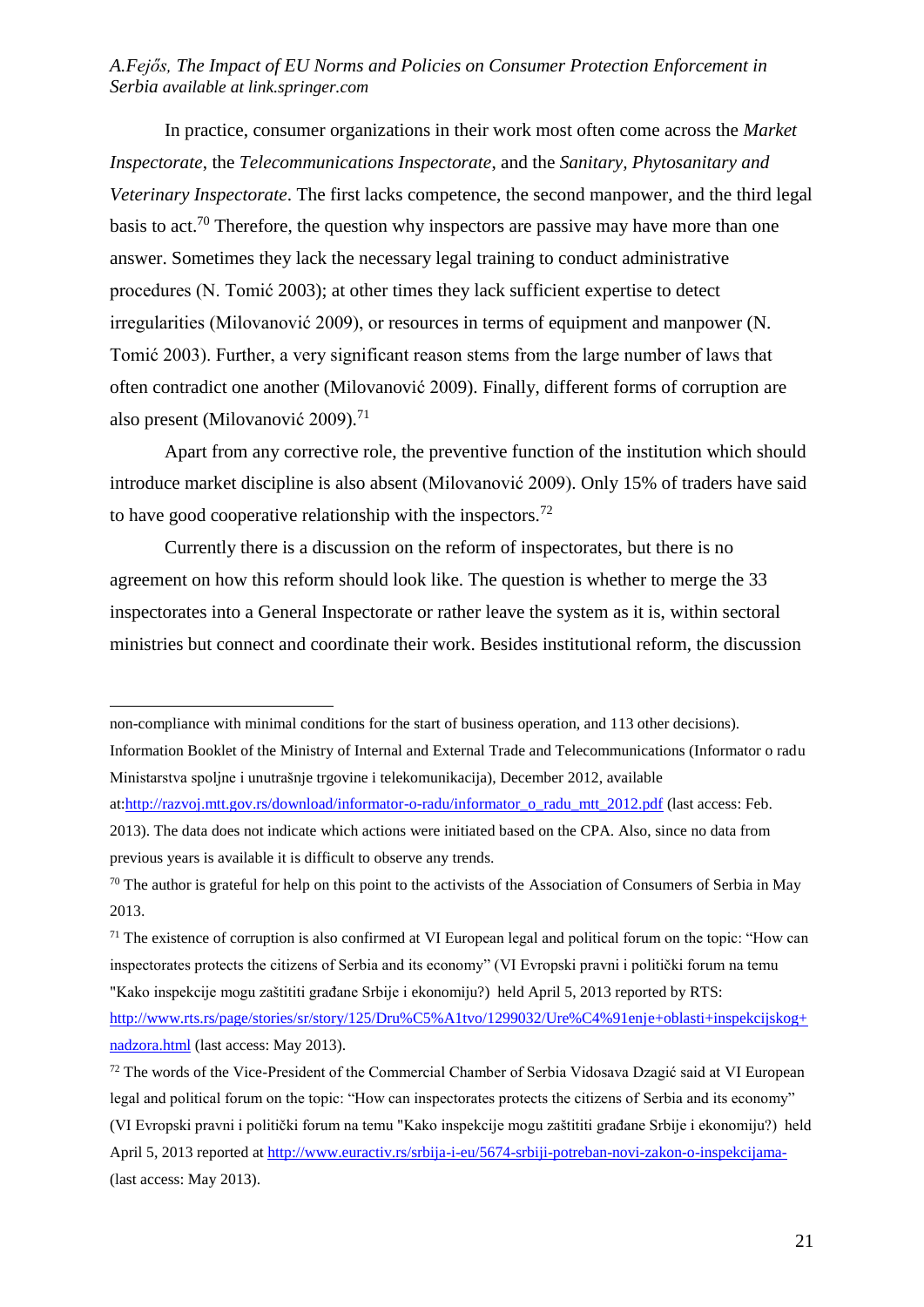also includes a need for a new act that will clarify and if possible unify the procedure of surveillance, the powers of inspectors, and the rights and obligations of subjects of surveillance. It seems the current government sees inspectorates crucial in creation of a modern state that is based on the rule of law, and set the reform of inspectorates as one of its priorities.<sup>73</sup> It remains to be seen how far the reform will go, and how soon results will be seen.

#### III. 3. Some Additional Problems

<u>.</u>

Besides the various causes outlined above, the failure of enforcement in Serbia is arguably exacerbated by the overarching political, legislative and institutional instability. The Serbian Government is characterised in general by not having a clear regulatory strategy or a consistent plan for the future. Reforms instituting radical changes are frequent, but are often done without thinking through the consequences, and are possibly overseen by incompetent people. For example since the year of 2000, the change of political regime and the start of comprehensive political and economic reforms, a number of public agencies have been created (Šuput 2009). Their creation was encouraged by the *Strategy for the Reform of Public Administration in the Republic of Serbia*; <sup>74</sup> and has been seen as a positive characteristic of modern societies (Tomić 2009, p. 172). However, in current attempts to rationalize public spending, the government has closed down a number of agencies, some of which might have been working well. In addition, the closures are often not carried out based on any transparent criteria (Aleksić 2012). <sup>75</sup> Probably in line with rationalizing public spending, the *Division for* 

<sup>73</sup> Announced by Nikola Selaković Minister of Justice and Public Administration VI European legal and political forum on the topic: "How can inspectorates protects the citizens of Serbia and its economy" (VI Evropski pravni i politički forum na temu "Kako inspekcije mogu zaštititi građane Srbije i ekonomiju?) held April 5, 2013 reported by RTS:

[http://www.rts.rs/page/stories/sr/story/125/Dru%C5%A1tvo/1299032/Ure%C4%91enje+oblasti+inspekcijskog+](http://www.rts.rs/page/stories/sr/story/125/Dru%C5%A1tvo/1299032/Ure%C4%91enje+oblasti+inspekcijskog+nadzora.html) [nadzora.html](http://www.rts.rs/page/stories/sr/story/125/Dru%C5%A1tvo/1299032/Ure%C4%91enje+oblasti+inspekcijskog+nadzora.html) (last access: May 2013).

<sup>74</sup> Strategija reforme državne uprave u Republici Srbiji, Nov. 2004, available at:

[http://www.region.vojvodina.gov.rs/index.php?option=com\\_content&view=article&id=26&Itemid=78&lang=sr](http://www.region.vojvodina.gov.rs/index.php?option=com_content&view=article&id=26&Itemid=78〈=sr&limitstart=2) [&limitstart=2](http://www.region.vojvodina.gov.rs/index.php?option=com_content&view=article&id=26&Itemid=78〈=sr&limitstart=2) (last access: Feb. 2012).

<sup>&</sup>lt;sup>75</sup> The government plans to close down 22 agencies out of 130, among which is the EA. Reported by Tanjug, Večernje Novosti at 6 Sept. 2012, available at[: http://www.naslovi.net/2012-09-06/b92/za-brisanje-22](http://www.naslovi.net/2012-09-06/b92/za-brisanje-22-agencije/3829898) [agencije/3829898](http://www.naslovi.net/2012-09-06/b92/za-brisanje-22-agencije/3829898) (last access: Feb. 2013).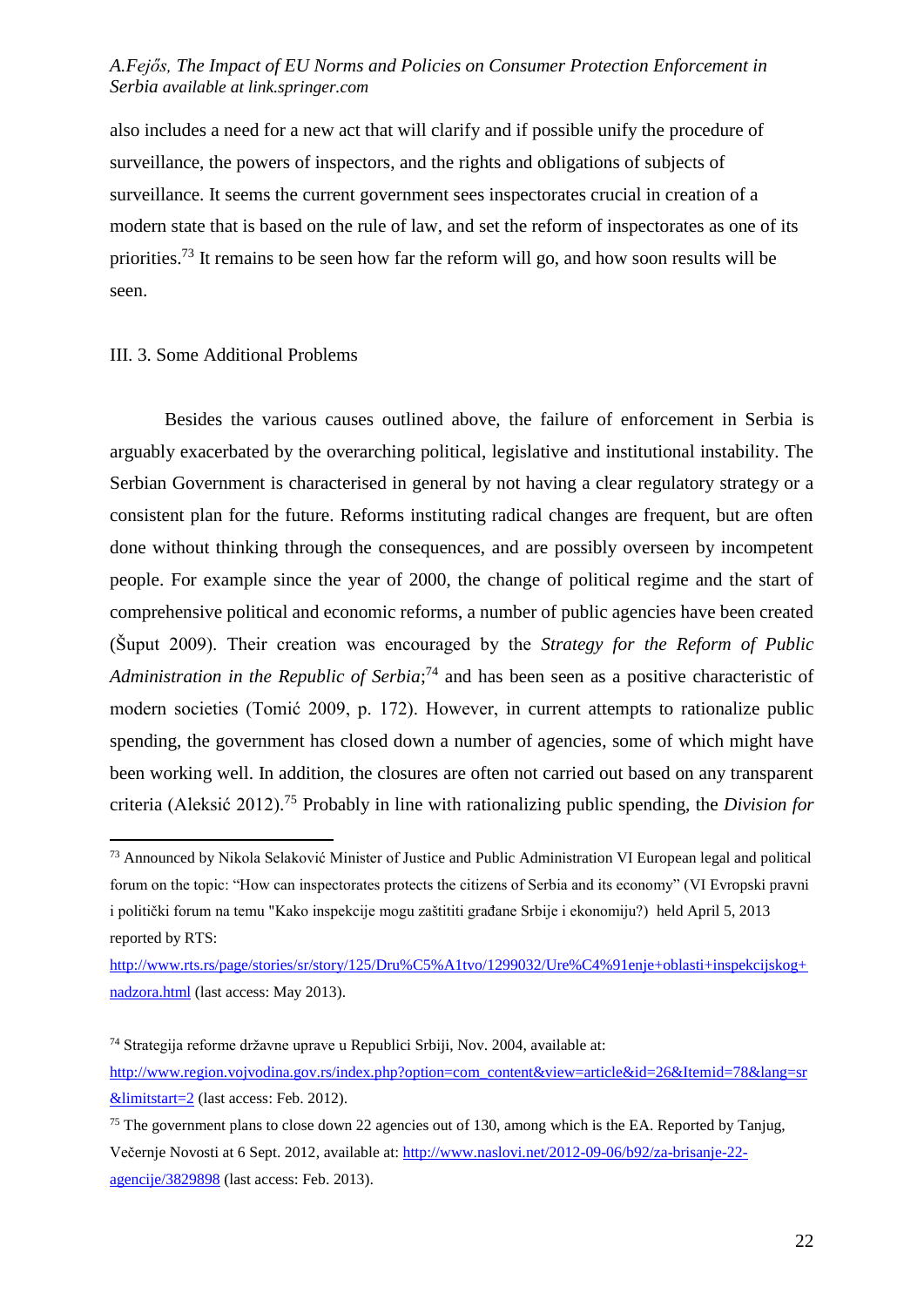*consumer protection*, the principal government institution facilitating consumer protection policy and oversight of the CPA has changed three ministries within the past four years.<sup>76</sup>

Changes to the law are too frequent, without paying attention to the aggregate positive and negative effects of the existing law or the change (Milovanović 2009). Additionally, the government on occasion does not respect the law itself, at least not the CPA. For instance, under Art. 153 CPA certain secondary legislation for the enforcement of the CPA was supposed to be adopted within six months, but has still to be adopted after two years of operation of the new law. Moreover, Art. 126 CPA provided for the establishment of the *National Council for Consumer Protection* (NCCP) as a principal advice body to the Ministry, yet it was almost a year and a half after the CPA entered into force before the NCCP was actually established.<sup>77</sup> Further, Art. 124 CPA envisages a *National Strategy for Consumer Protection* containing long term aims, and which is in practice realized via an *Action Plan* for the period of five years, yet neither the *Strategy* nor the *Action Plan* have been adopted up to the date of finalizing this paper. Additionally, the *National Program for Consumer Protection for 2007-2012*<sup>78</sup> will soon expire, without there being a new program for the upcoming period.

In addition, political interests and biases often undermine the stability of enforcement. The underlying reasons for the lack of enforcement are often not the absence of legal regulation, or the unavailability of enforcement mechanisms, but rather in the lack of (political) will to use the available powers. For example for several years credit contracts secured by mortgage contained a clause according to which banks could change one component of the interest rate, the margin of the bank, according to their business policy. The only obligation banks had was to notify the consumer in writing on the change. This was clearly an unfair term, which allowed the bank to change one of the core elements of the contract without any objective and foreseeable criteria. It was an unfair term according to the

<sup>76</sup> It is currently within the *Ministry of External and Internal Trade and Telecommunications* (Act on Ministries OG RS No. 72/12), it was part of the *Ministry of Agriculture, Trade, Forestry and Water Management* between 2011 and 2012 (Act on Ministries OG RS No. 16/11), and before it belonged to the *Ministry of Trade and Services* from 2007 when it was established until 2011 (Act on Ministries OG RS No. 43/07 and Act on Ministries 65/08, 36/09, 73/10).

<sup>77</sup> The National Council for Consumer Protection has been established on October 18, 2012 <http://www.zastitapotrosaca.gov.rs/vesti.php?naslov=nacionalni-savet-za-zastitu-potrosaca> (last access: Feb. 2013)

<sup>78</sup> Government Decree on the National Program for Consumer Protection from 2007 until 2012 (Uredba o utvrđivanju Nacionalnog programa zaštite potrošača od 2007. do 2012. godine), OG RS No. 11/2007.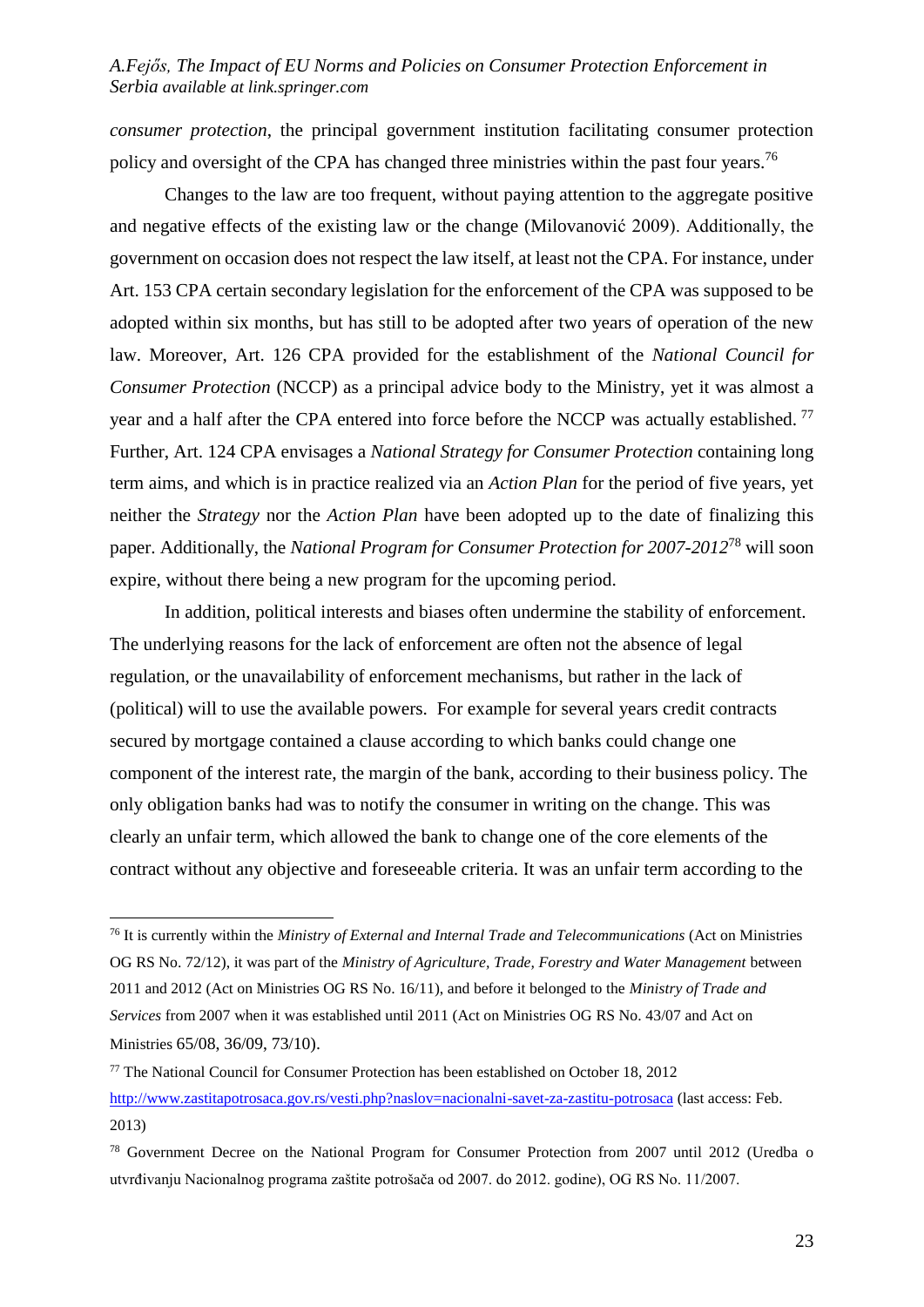general rules of contract law,<sup>79</sup> and according to the Art. 44 CPA. However, it was an established practice of banks to incorporate the clause into their contracts, and on several occasions they took advantage of it by raising loan interest rates, especially during the financial crisis. The practice of the banks was well known to everyone, especially the NBS, as the CPEFSU received a number of complaints on this ground. And yet the NBS, being the supervisory authority for financial service providers, did not use any of its powers to issue fines or commence misdemeanour proceedings. In November 2011 the FSUPA came into force expressly forbidding such contract clauses, in both future and currently running contracts, subject to high fines. It has to be underlined that the principal drafter who possibly inserted the provision into the law was, in fact, the NBS. Moreover, contrary to its previous practice, the NBS started to enforce the law, and issued several fines against banks for noncompliance with the FSUPA. Namely, as a measure to mitigate the consequences of unilateral amendment of the interest rates based on Art. 54(2) FSUPA the banks were obliged to adjust the variable component of the interest rate to the maximum level that it had at the moment of contract conclusion. Two banks that failed to initiate contract amendments in timely manner were subject to 11 fines.<sup>80</sup> One question is why it took so long for the NBS to begin to take such proper enforcement action and the answer is probably to be found in the wider, political, legal and economic context. The NBS was most probably protecting the banks, which are mostly built on foreign capital, being afraid of their withdrawal from the market. This protection should be understood together with high capital requirements, difficulties to collect outstanding debt, and the relatively minor importance of breaches compared to the perceived benefit brought by the foreign banks. Since the debt collection problem has been eased, and the capital requirements lowered, the NBS changed its policy, enforcing the consumer protection laws at least to some extent.<sup>81</sup> This example nevertheless shows how political biases can compromise the effectiveness of consumer protection enforcement.

<sup>&</sup>lt;sup>79</sup> Art. 12 (the general principle of good faith); Art. 46 (a contractual obligation should be determined or determinable) *Law of Obligations Act of 1978* (Zakon o obligacionim odnosima) OG SFRY Nos. 29/78, 39/85, 45/89, 57/89 and OG FRY No. 31/93.

<sup>80</sup> See: [http://efektiva.rs/aktuelnosti-krediti/kbc-i-alfa-banka-moraju-da-plate-55-miliona-dinara-posle-prijava](http://efektiva.rs/aktuelnosti-krediti/kbc-i-alfa-banka-moraju-da-plate-55-miliona-dinara-posle-prijava-klijenata)[klijenata](http://efektiva.rs/aktuelnosti-krediti/kbc-i-alfa-banka-moraju-da-plate-55-miliona-dinara-posle-prijava-klijenata) referring to Blic (daily newspaper) of 25 April 2012 (last assess: Sept. 2012). Unfortunately, there is no available data on the exact number of fines, as contrary to its obligation from Art. 45(5) FSUPA the NBS failed to publish information on the banks that did not comply with the FSUPA.

<sup>&</sup>lt;sup>81</sup> The author is grateful to L<sub>l</sub>. Kontić for help on this point given in an informal conversation in June 2012.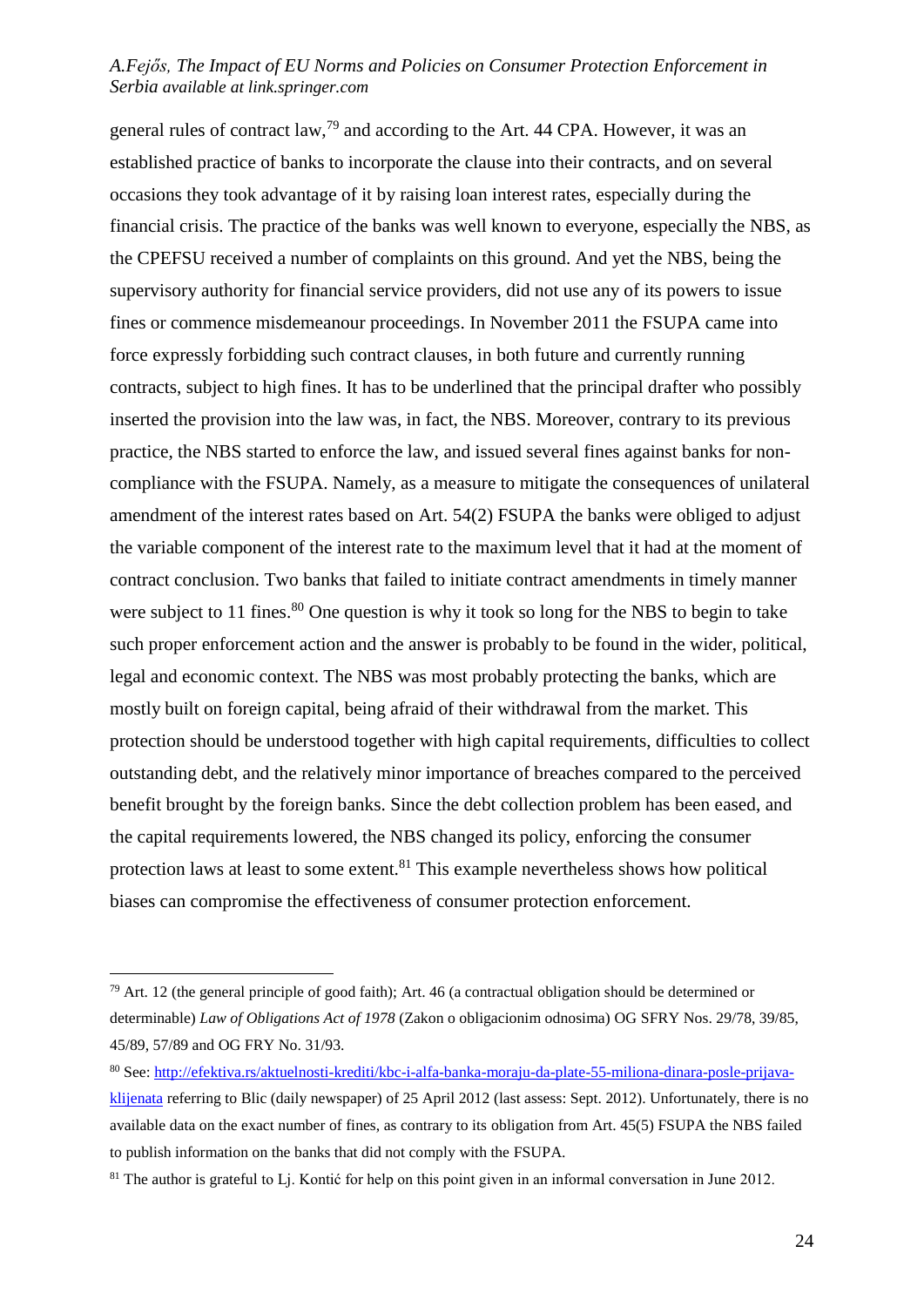#### **IV. Recommendations for a More Efficient Consumer Protection Enforcement in Serbia**

Based on the above analysis, some suggestions can be made for improving the system of consumer protection enforcement in Serbia in line with EU norms and policies.

IV.1. Special ADR Mechanism for Solving Consumer Disputes

Since ADR significantly contributes to consumers' access to justice (Leuven Study 2007 p. p. 36-39; Benöhr 2012a, p.  $2^{82}$  it appears necessary for Serbia to have an operational ADR mechanism for solving consumer disputes. There is no ideal system of ADR, nor is there an ideal mix of different ADR mechanisms (Leuven Study 2007 p. 7). The possibilities are wide, and currently there are around 750 different ADR models in the EU (Benöhr 2012). Each jurisdiction has to choose the most appropriate ADR method and their combination. It is important that the chosen model fits well into the existing legal and administrative framework that it takes into account the existing models and effectiveness of judicial proceedings, the structure of businesses and the organization of consumers, the system of market surveillance and the operation of the administration. Additionally, the choice should reflect historic, legal, political, socio-economic, educational and cultural factors (Leuven Study 2007 p. 7).

Access to justice has been recognized as a human right under Art. 6 of the *European Convention of Human Rights*. Besides access to justice, Art. 6 contains a guarantee of the right to a fair trial. Art. 47 of the *Charter of Fundamental Rights of the EU* provides for the "right to an effective remedy and to a fair trial" (Benöhr 2012a, p. 3). Therefore, the ADR model should not only provide access to justice in Serbia, but also respect the right for fair trial. Fair trial means a number of procedural guarantee that relate to the process as a whole (see for more Brems 2005).

Without going into details, the special model for Serbia, whichever its name would be, should provide for a fast, cheap, accessible solution, and end with a binding decision. The procedure should be conducted by trained personnel on consumer protection, and any dispute resolution panel could be comprised of both the representatives of traders and consumers. It

<sup>&</sup>lt;sup>82</sup> J. Stuyck, E. Terryn and others, University of Leuven Study, An analysis and evaluation of alternative means of consumer redress other than redress through ordinary judicial proceedings, January 17. 2007 (Leuven Study 2007)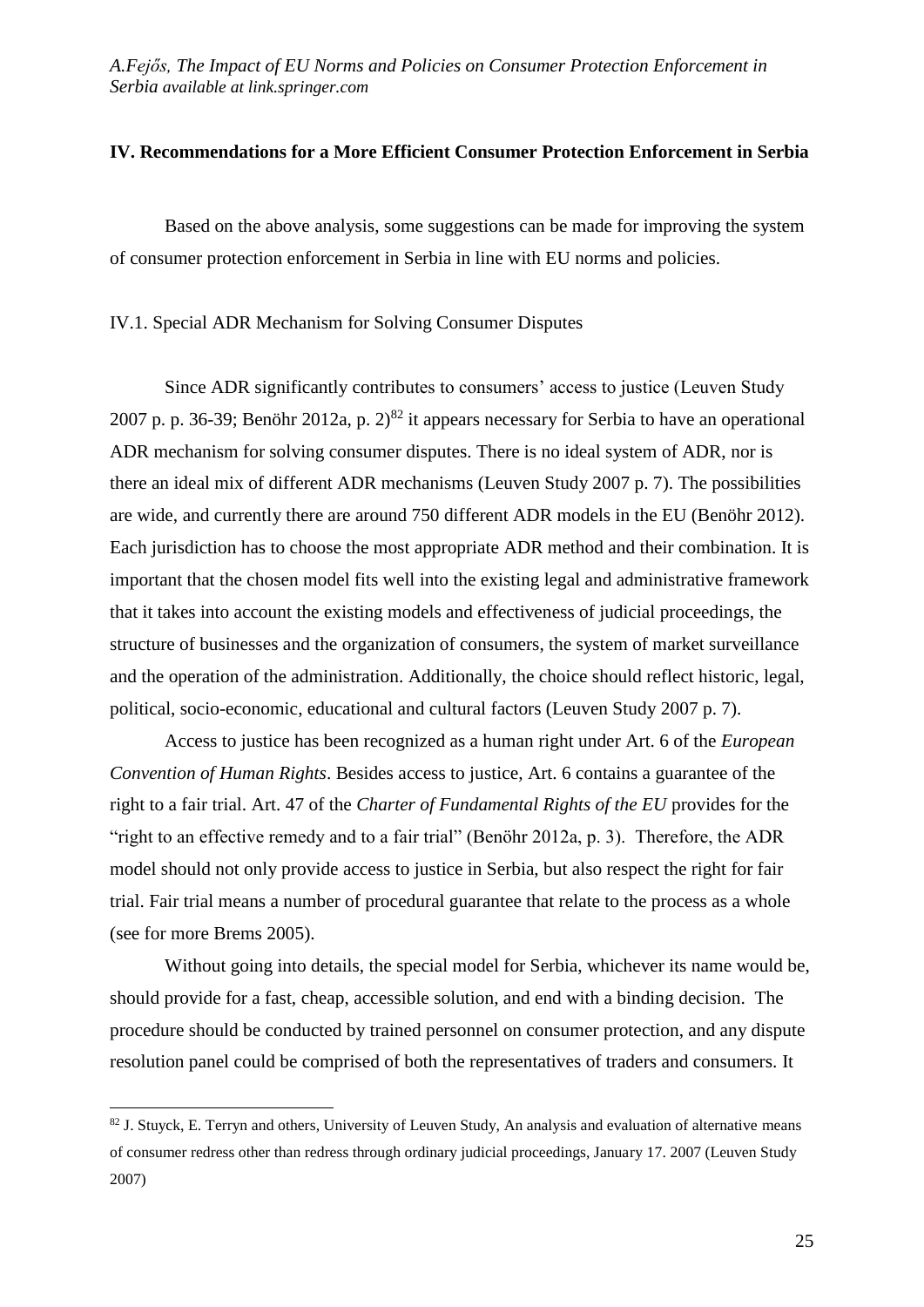would be preferable to apply a mixed procedure, which firstly aims to mediate between the parties, and only thereafter renders decision on the merits of the case. The reason for this is that an agreement, where the parties participate in its formulation, is more easily acceptable to them; but if mediation is unsuccessful the ADR body should be competent to render a binding decision on the matter. The ADR bodies should be independent and impartial, be bound only by the law, and ethical and moral rules (Fejős 2009). The *Arbitration Boards of Hungary* could serve as a model, with slight modifications (Fejős 2008). In order to remedy the deficiencies in the present ADR mechanisms it would be key to make the decision of the ADR body binding on the parties. Additionally, the best results would be achieved if submission to the process would be obligatory for the parties, as one of the key reasons existing ADR mechanisms are not successful is their voluntary character, allowing businesses to refuse to take part. However, since making the ADR scheme binding on the parties may limit the right of the parties to fair trial, it is important that fair trial is protected by a number of guarantees. These should especially include a guarantee that the ADR body consists of experts, has procedural guarantees similar to the judicial process, and in the absence of an appeal, there is a possibility of annulment by the courts (similar to Art. 58 of Arbitration Act) or of commencing a court action on the same matter as it is provided in Art. 135 CPA.

It is worth to note the creation of a special ADR for consumer disputes is currently on the agenda in Serbia, but at the time of finalizing the paper the paper the outcome is uncertain.<sup>83</sup>

#### IV.2. The funding and professionalism of consumer organizations

<u>.</u>

Even though the CPA gives important powers to consumer organizations, in practice they do not have capacity to properly take advantage of the designated powers. As indicated, the primary problem is the lack of sufficient and constant funding that would allow organisations to build up and employ relevant experts.

The CPA states that registered consumer organizations "may" be financed from the budget of the central, regional or local government, leaving it unclear whether they must or

<sup>&</sup>lt;sup>83</sup> The second EU funded project for strengthening consumer protection in Serbia (2011-2014) plans to make a proposal on the creation of a special ADR for consumer disputes to the Ministry within amendments to the CPA. See:<http://www.zapotrosace.rs/en/index.php> (last access: May 2013). This is however not conclusive, as a special ADR mechanism was part of the proposed version of the current CPA but it did not become a reality.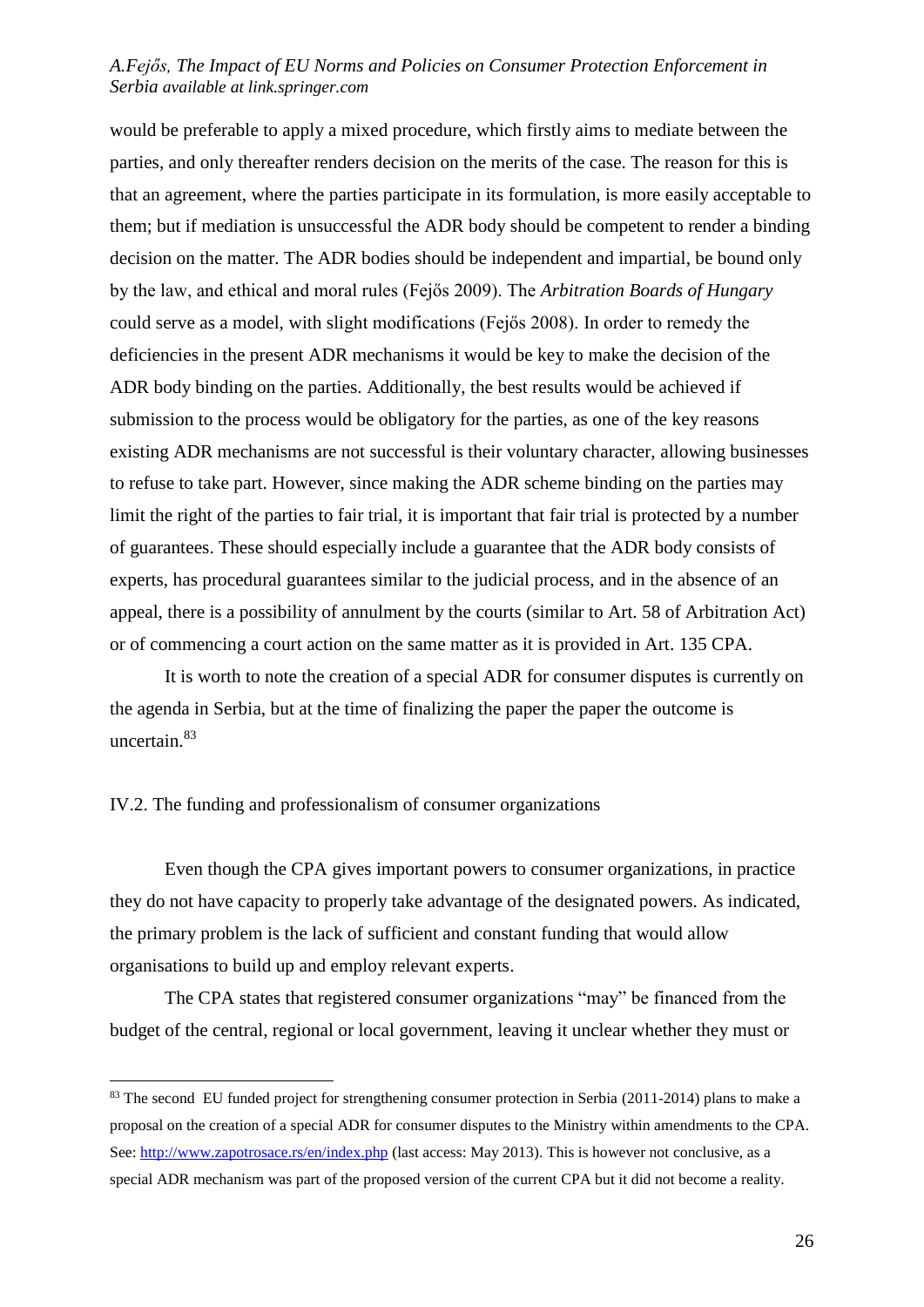they can be financed this way. The other alternative the CPA provides for is financing by rendering services such as training (Art. 131 CPA).

There are several ways in which financing may be improved. Introducing class or group actions and allowing consumer organizations to retain a share of settlement, or recover their costs after a judgment is rendered against the business is one example. This solution would bring a dual benefit, as consumers could settle their claim for damages, and consumer organizations could get reimbursed their expenses. In addition, if consumers would decline interest in collecting damages the uncollected money could be an additional source for financing for consumer organizations. This practice of financing is used in the USA (Hensler 2010). Though administrative enforcement does not bring pecuniary damages for consumers, administrative fines could be used for the benefit of consumers. For example a fund could be created where all the fines from competition infringements would go instead of flowing into the state budget, as it is at the present. A detailed analysis of these proposed solutions goes beyond the scope of the paper (see more in Benöhr 2012). Nevertheless, since consumer organizations are the only non-governmental organizations that cannot be financed directly from businesses, the role of government in financing of consumer organizations should be increased, and be settled in a more explicit way.

The importance of funding for the goal of professionalization of consumer organizations can be demonstrated by the positive achievements of *Advice Centres*. Previously consumers were advised on *ad hoc* basis, by a person that "first picked up the phone", and the advice that was given often had no basis in the law. The creation of *Advice Centres* greatly contributed to the professionalization of consumer organizations, by granting them resources to employ a lawyer. The lawyers employed in *Advice Centres* are mostly at an early stage in their career, which in turn has led to the increase in the interest among graduates and young professionals towards possible carriers in consumer protection. The increase of funding would allow the employment of more lawyers, that could have duties other than giving advice to consumers potentially contributing to consumers' access to justice. However, the increase of funding should go hand in hand with making the funding stable, as at the moment the *Advice Centres* are funded on a yearly project basis. This means, at least in theory that the *Advice Centre* operated this year by one organization may be located next year in another organization. Such uncertainly is not good either from the aspect of consumers or from the lawyers that work in the *Advice Centres*.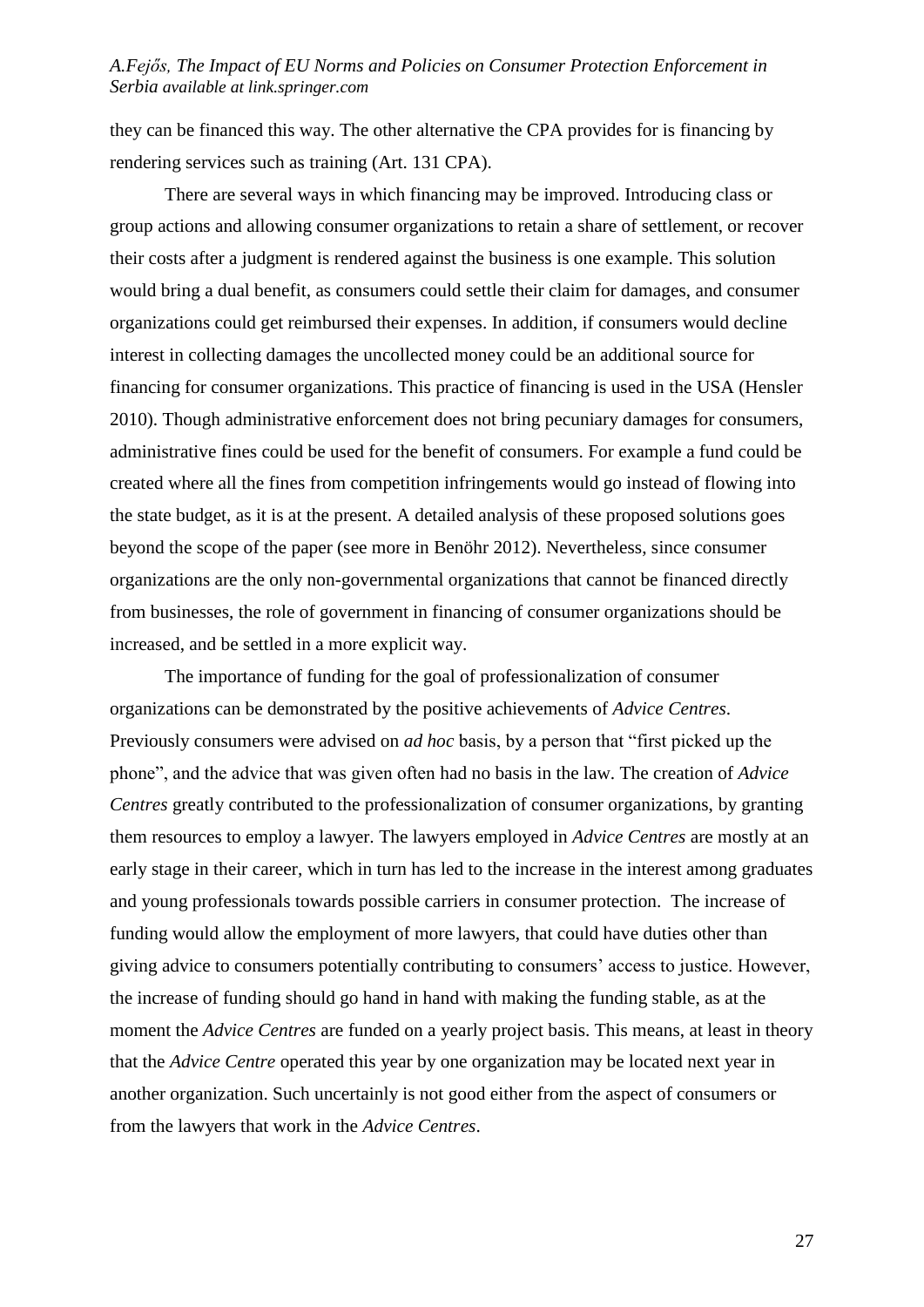The example of *Efektiva* shows that alternative ways of funding, from membership fees and rendering professional services is also possible. But it should be born in mind that the "new model" of consumer organizations might not work in other areas of consumer protection. Namely, *Efketiva* is specializing in protecting banking clients. It is directed not only towards consumers but also legal persons. It was formed at an opportune political moment, after the adoption of the FSUPA. It provides help in the area that requires highly professional knowledge and information which the majority of consumers are willing to pay for. Finally, court actions are directed against banks, which as losing parties are likely to have sufficient funds to pay for the expenses of the organization. Although the model might work in other areas of consumer protection, and consumer organizations should be encouraged to find alternative sources of funding, the Government should not be relieved from its funding responsibility. Government funding, especially targeted funding towards litigation should be encouraged. In EU only a few consumer organisations are effective litigants, and these are exactly the organizations in Germany and Austria that rely almost entirely on government funding (Cafaggi and Micklitz 2008, p. 24).

IV.3. Standing to protect the collective interests of consumers to the Commission for the Protection of Competition

In order to increase the level of consumer protection in Serbia, one option is to spread the burden by empowering the CPC to sue for violations of unfair terms and unfair commercial practices, and to represent the collective interests of consumers.

The CPC is suitable to represent consumer's interests. It is a public agency that enjoys the highest degree of independence. It has sufficient funds and manpower. It mostly enjoys good reputation and authority, and the protection of consumers and their welfare is within its purposes. It has a general jurisdiction. It has significant investigative and enforcement powers. The CPC is therefore more suitable to pursue collective actions, than the other sector specific public agencies entrusted with consumer protection enforcement.

In the majority of EU jurisdictions, besides consumer organizations, public agencies are also empowered to protect the collective interests of consumers (Leuven study p. 324). Taking the example of the battle against unfair terms in the UK, the activities of Office of Fair Trading (OFT) significantly improved the protection of consumers. Before granting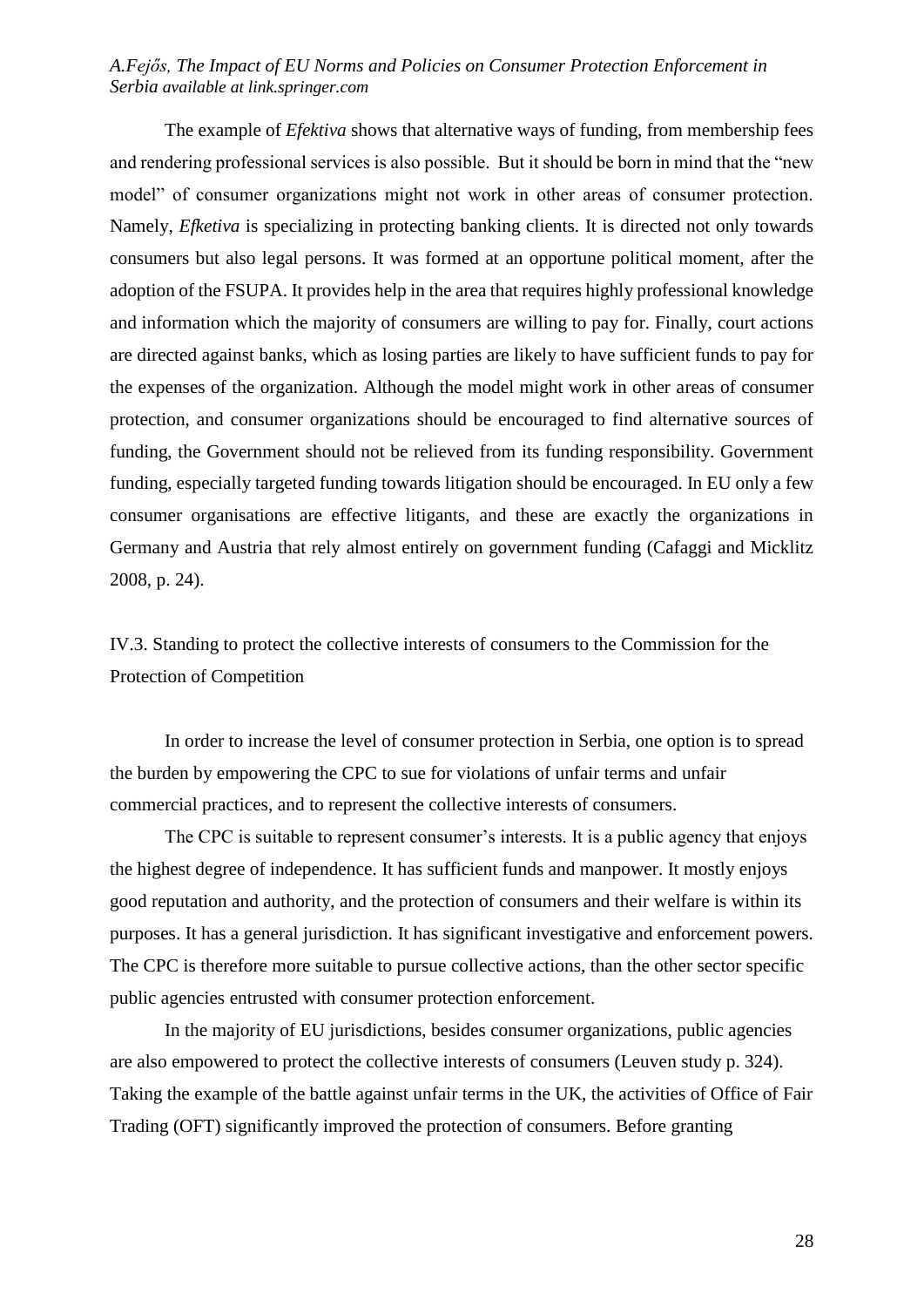enforcement powers to the OFT, the only form of enforcement was private litigation.<sup>84</sup> As the judgment's effect only between the parties in the dispute was not a deterrent and sufficient to eliminate unfair contract terms from the marketplace, private enforcement was largely ineffective (Willett 2007, p. 405). After legislative changes, Reg. 12 of the Unfair Contract Terms Regulation 1999 (UTCCR) conferred on a variety of bodies power to seek injunctions, among which the OFT took a leading role. In addition to injunctions, the OFT may ask the business to remove or amend the terms of the contract (Reg. 10 UTCCR). This proactive role of the OFT is very important, and successful in eliminating unfair terms from the contract before any harm would be done. Within its proactive role it issued principles and guidelines how to avoid the use of unfair terms.<sup>85</sup>

Therefore, a public authority as the CPC has resources and powers to detect the unfair terms, and to eliminate them from the contract. Also, the mere existence of such an authority is a deterrent factor for a business to use unfair terms in consumer contracts. Besides annulling the term, and forbidding its future use, the public authorities have means and resources to ensure businesses will not continue the use of the same or a very similar term having equivalent economic effect. This task could be better entrusted to powerful and independent public agency than to courts, which do not have monitoring powers over the contracts, and are slow in solving disputes.

Furthermore, the EU policy seems to go towards the dominance of public enforcement, so that for instance *EC Regulation 2004/2006<sup>86</sup>* calls for one public authority to be designated that will be responsible for cross-border enforcement. While the regulation applies only to cross-border issues, it clearly shows the intention of the European Commission to place domestic enforcement into the hands of public agencies (Micklitz 2010, p. 45).

Finally, as judicial collective enforcement mechanism largely depends on national regulatory traditions and cultures (Cafaggi and Micklitz 2007, p. 9) and taking into account that these are exactly the reasons why some enforcement mechanisms in Serbia are not

 $84 \text{ }\frac{8}{3}$  6(2) and 7(2) of the Unfair Contract Terms Act of 1977

<sup>&</sup>lt;sup>85</sup> The most notable are the briefing note on Unfair standard terms (OFT143, revised 2005), and the comprehensive Unfair contract terms guidance (OFT311), published 2001).

<sup>86</sup> Regulation (EC) No 2006/2004 of the European Parliament and of the Council of 27 October 2004 on cooperation between national authorities responsible for the enforcement of consumer protection laws, OJ L 364, 9.12.2004, p. 1–11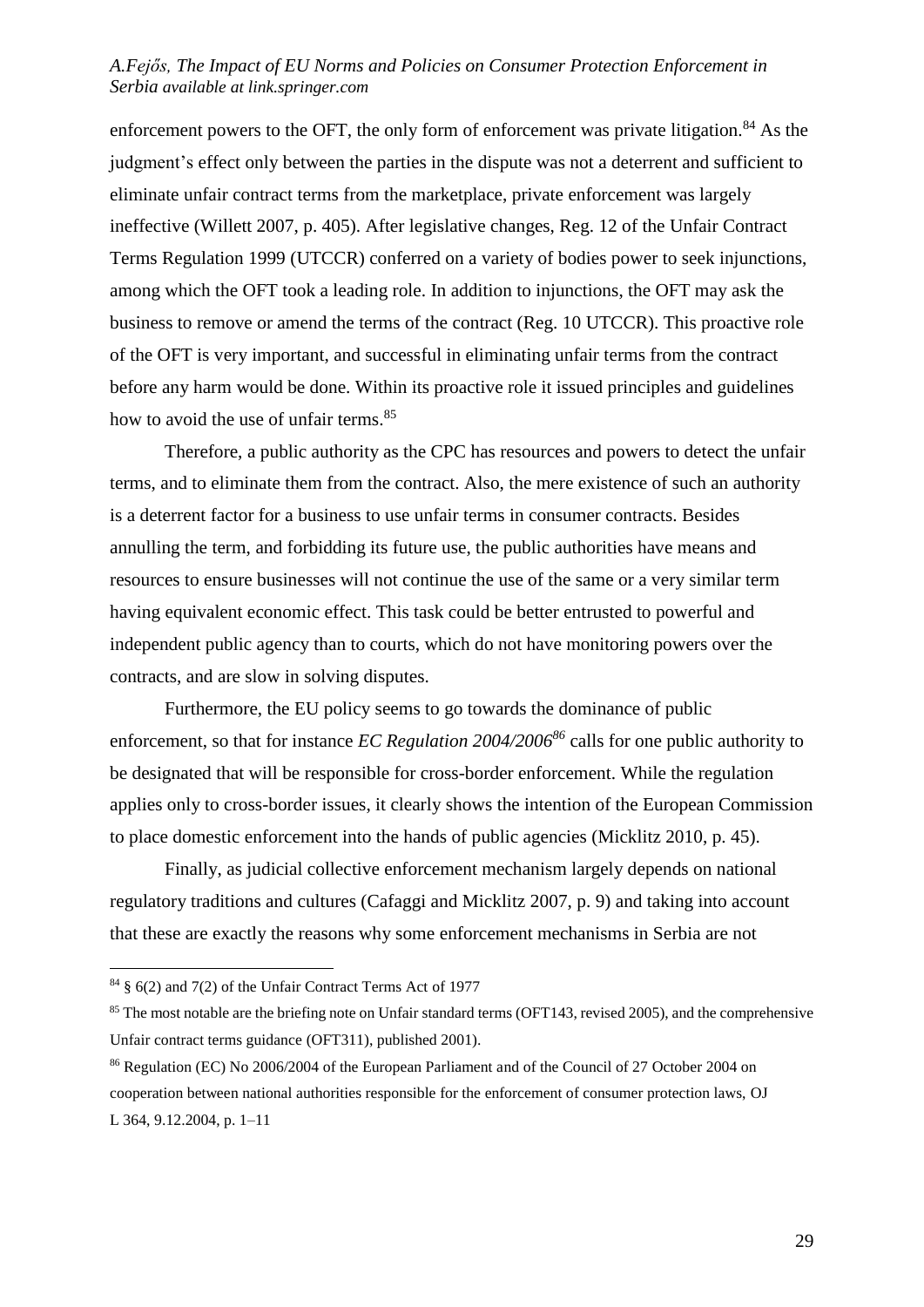working, a designated and strong public agency may have more potential to influence cultural gaps.

#### **V. Conclusion**

One can say that the rights of consumers are protected when the interaction of enforcement mechanism and substantive rules provides fast, affordable, impartial, enforceable and accessible solutions. At first sight it seems that Serbia has a "healthy" combination of administrative and judicial enforcement. However, by examining the system in detail, one can observe serious loopholes and conclude that enforcement is not working well.

EU norms have brought some fundamental changes to Serbian enforcement mechanisms at a formal level, both in relation to mediation processes at the individual/ADR level and, perhaps much more significantly, the use of injunctions as a means of preventive and collective control. However, in practice, their impact is still very limited and consumers often end up with no effective protection if they do not opt for individual litigation. One important response to this would be a special ADR mechanism for solving consumer to business disputes which has improved sanctions and overcomes the problems of the anticompliance business culture. Another priority is to improve the funding for consumer organizations to strengthen their ability to pursue injunctive relief; and to spread the burden of this preventive control by also empowering the CPC to seek injunctions.

However, it is not only the EU norms related to mediation and injunctions that are affected by the enforcement problems "on the ground" in Serbia. The general EU policy objective of effective enforcement is compromised within the broader enforcement framework of Serbia in several ways. Enforcement powers of public agencies are undermined by their lack of power to impose sanctions or other effective remedies. Enforcement by inspectorates is not working well due to the lack consumer protection culture and often the lack of expertise of inspectors. Finally, these specific problems are followed by a general political, legislative and institutional instability the overarching political, legislative and institutional instability.

Some of the above problems in relation to effective enforcement in the general system could be addressed by improving the powers of public agencies and the accountability of the inspectorates. However, ultimately, as consumer protection goes to the heart of the overall social order, until some underlying values change, it will be difficult to create a genuinely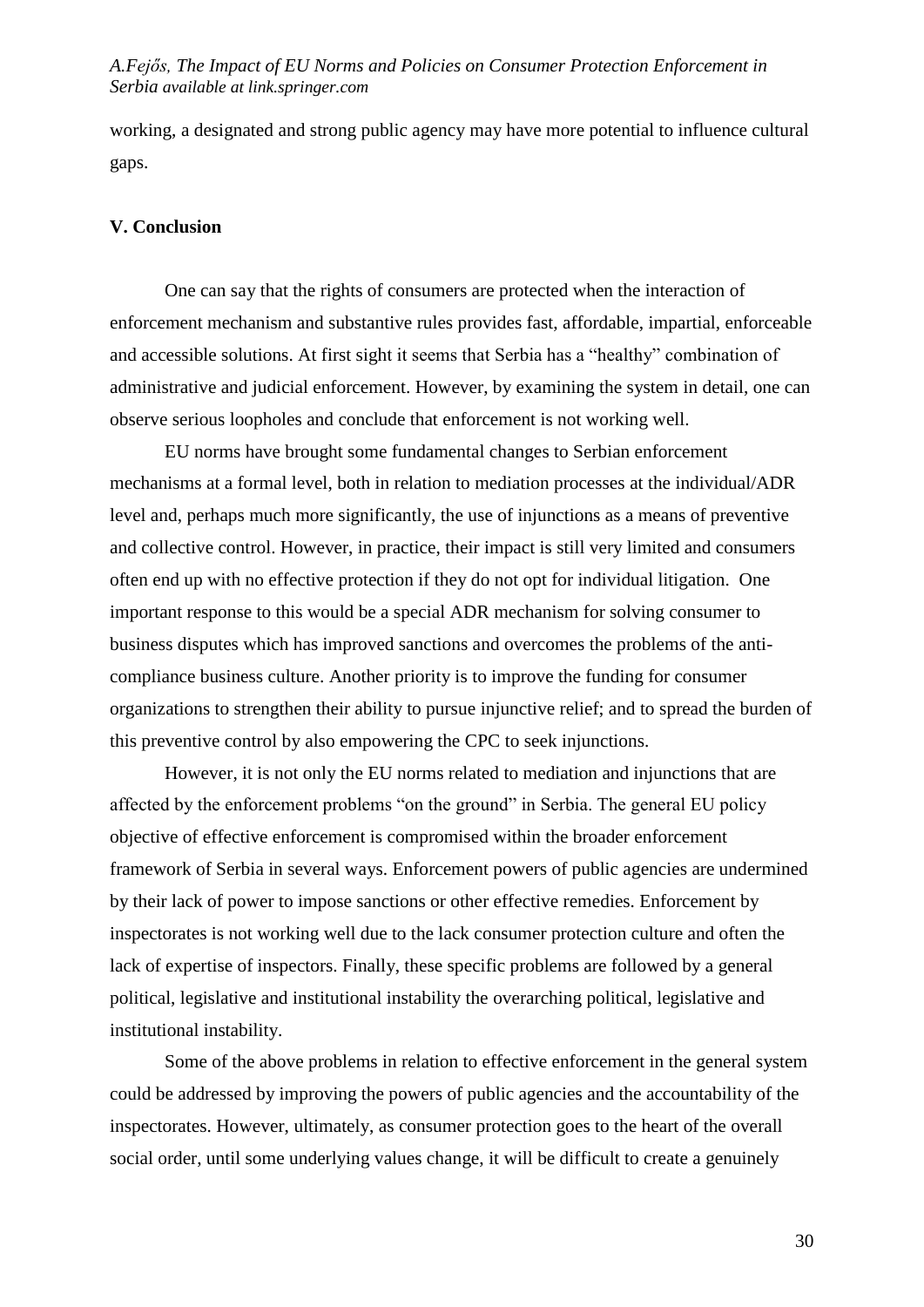effective system of consumer protection. As one Serbian politician commented, without (political) will to enforce, no statutory laws will help. $87$ 

#### References:

1

The author is thankful for help and advice to C. Willett (University of Essex), T. Jovanić (University of Belgrade), Lj. Kontić (Faculty of Legal and Business Studies, dr Lazar Vrkatić), colleagues in consumer protection organizations, and to the employees in public agencies and government organs. The author is also thankful for the valuable input of the two anonymous reviewers on earlier draft of the paper. All mistakes remain the responsibility of the author.

- Aleksić, D. (2012). "Agentification of Serbia" ("Agencifikacija") Srbije, *Macroeconomic Analysis and Trends,* May 2012, 36-40.
- Benöhr, I. (2012). Consumer Dispute Resolution after The Lisbon Treaty: Collective Actions and Alternative Procedures, *Journal of Consumer Policy,* July 2012.
- Benöhr, I. (2012a). Alternative dispute resolution for consumers in the EU. In C. Hodges, I. Benöhr, & N. Creutzfeld-Banda (Eds.), Consumer ADR in Europe (pp. 1-25). Oxford: Hart Publishing.
- Beljanski, S. (2008). Regulatory and Enforcement Agencies in the Repulbic of Serbia (Regulatorna i kontrolna tela u Republici Srbiji), *Survey-Republic of Serbia,* 2, 57-74.
- Brems, E. (2005) Conflicting Human Rights: An Exploration in the Context of the Right to a Fair Trial in the European Convention for the Protection of Human Rights and Fundamental Freedoms*, Human Rights Quarterly* 27, 294-326.
- Cafaggi, F. & Micklitz, H-W. (2007). Administrative and Judicial Collective Enforcement of Consumer Law in the US and the European Community. *EUI Law Working Paper*, 22.
- Cafaggi. F. & Micklitz, H-W. (2008) Administrative and Judicial Enforcement in Consumer Protection: The Way Forward, *EUI Law Working Paper,* 29.
- Cafaggi, F. (2008-2009).) The great tranformaiton. Administrative and Judicial Enforcement in Consumer Protection: a remedial perspective, *Loyola Consumer Law Review,* 21, 496-539
- Czuczai, J. (2006). *Final Report on Assessment of EU Consistency of Serbia/Montenegro Regulatory Framework for Consumer Protection*, Belgrade-Podgorica: PLAC.
- Dimitrijević, P. (1983). *Foundations of Administrative Law (Osnovi upravnog prava)*, Belgrade: Faculty of Law.
- Feieš (Feiős), A. (2008). Consumer Arbitration Boards in Hungary a Model for Out-of-Court Consumer Dispute Settlement in Serbia? (Potrošačka mirovna tela u Mađarskoj – model vansudskog rešavanja sporova potrošača u Srbiji?). *Legal Life*,13, 483-500.
- Feješ (Fejős), A. (2009). Out-of-Court Consumer Dispute Resolution in Serbia: Current State and Recommendations for the Future (Vansudsko rešavanje sporova potrošača u Srbiji: sadašnje stanje i preporuke za novu zakonsku regulativu), *New Legal Solutions in Consumer Protection*, 43-58.

<sup>&</sup>lt;sup>87</sup> Speech of MP Gordana Pop-Lazić in National Parliament of Serbia during the parliamentary discussion on the

Administrative Inspectorate Act, October 2011, available at: http://www.youtube.com/watch?v=A3cpTolENys